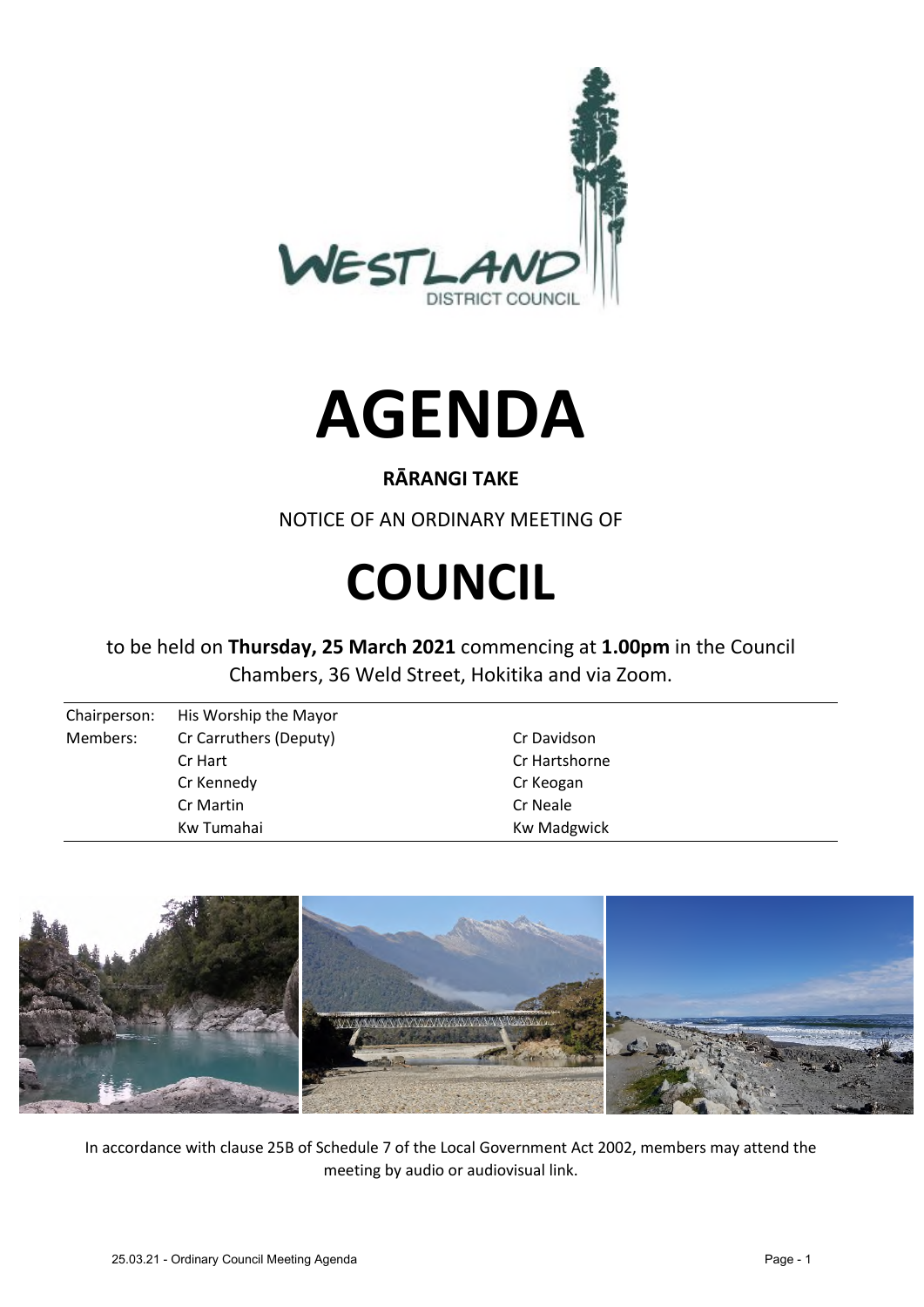## **Council Vision:**

*We work with the people of Westland to grow and protect our communities, our economy and our unique natural environment.* 

## **Purpose:**

The Council is required to give effect to the purpose of local government as prescribed by section 10 of the Local Government Act 2002. That purpose is:

- (a) To enable democratic local decision-making and action by, and on behalf of, communities; and
- (b) To promote the social, economic, environmental, and cultural well-being of communities in the present and for the future.
- **1. KARAKIA TĪMATANGA OPENING KARAKIA**
- **2. NGĀ WHAKAPAAHA APOLOGIES**

## **3. WHAKAPUAKITANGA WHAIPĀNGA DECLARATIONS OF INTEREST**

Members need to stand aside from decision-making when a conflict arises between their role as a Member of the Council and any private or other external interest they might have. This note is provided as a reminder to Members to review the matters on the agenda and assess and identify where they may have a pecuniary or other conflict of interest, or where there may be a perception of a conflict of interest.

If a member feels they do have a conflict of interest, they should publicly declare that at the start of the meeting or of the relevant item of business and refrain from participating in the discussion or voting on that item. If a member thinks they may have a conflict of interest, they can seek advice from the Chief Executive or the Group Manager: Corporate Services (preferably before the meeting). It is noted that while members can seek advice the final decision as to whether a conflict exists rests with the member.

## **4. NGĀ TAKE WHAWHATI TATA KĀORE I TE RĀRANGI TAKE URGENT ITEMS NOT ON THE AGENDA**

Section 46A of the Local Government Official Information and Meetings Act 1987 states:

- (7) An item that is not on the agenda for a meeting may be dealt with at the meeting if  $-$ 
	- (a) the local authority by resolution so decides, and
	- (b) the presiding member explains at the meeting at a time when it is open to the public, -
	- (i) the reason why the item is not on the agenda; and
	- (ii) the reason why the discussion of the item cannot be delayed until a subsequent meeting.
	- (7A) Where an item is not on the agenda for a meeting, -
	- (a) that item may be discussed at the meeting if –
	- (i) that item is a minor matter relating to the general business of the local authority; and
	- (ii) the presiding member explains at the beginning of the meeting, at a time when it is open to the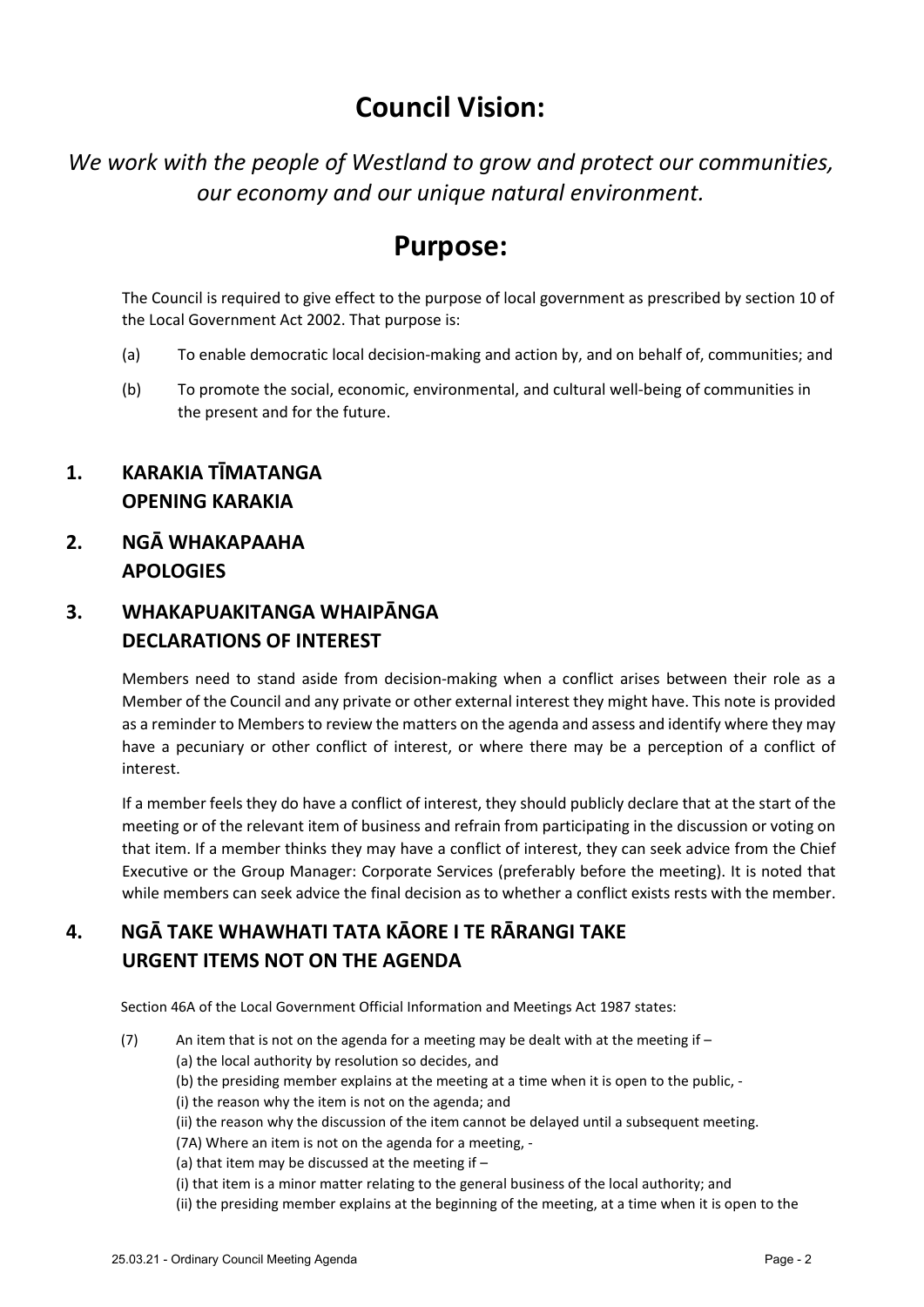public, that the item will be discussed at the meeting; but (b) No resolution, decision, or recommendation may be made in respect of that item except to refer that item to a subsequent meeting of the local authority for further discussion.

## **5. NGĀ MENETI O TE HUI KAUNIHERA MINUTES OF MEETINGS**

Minutes circulated separately via Microsoft Teams.

- **Ordinary Council Meeting Minutes 25 February 2021**
- **Extraordinary Chief Executive's Review Committee Minutes 16 March 2021**
- **Extraordinary Council Meeting Minutes 16 March 2021**
- **6. ACTION LIST** (Pages 6 ‐ 8)

## **7. NGĀ TĀPAETANGA PRESENTATIONS**

 **Rural Connectivity Group West Coast** Gill Evans, Community Engagement Manager, Rural Connectivity Group - (1.15pm)

## **8. PŪRONGO KAIMAHI STAFF REPORTS**

 **Financial Performance: February 2021** (Pages 9 ‐ 23) Prabath Jayawardana, Finance Manager, Westland District Council

#### **9. ADMINISTRATIVE RESOLUTION**

| <b>Andrew Peter</b> | Warrant of                                          | To act in the Westland District as:                                                                                                                                                                                                                                                                                                                                 |
|---------------------|-----------------------------------------------------|---------------------------------------------------------------------------------------------------------------------------------------------------------------------------------------------------------------------------------------------------------------------------------------------------------------------------------------------------------------------|
| <b>GILMORE</b>      | Appointment -<br><b>Building</b><br>Control Officer | An Officer pursuant to Section 174 of the Local<br>$\bullet$<br>Government Act 2002; and<br>An Authorised Officer pursuant to Section 222 of the<br>$\bullet$<br>Building Act 2004; and<br>An Enforcement Officer pursuant to Section 371b of the<br>$\bullet$<br>Building Act 2004; and<br>An Officer under the Westland District Council Bylaws; and<br>$\bullet$ |
|                     |                                                     | An Enforcement Officer pursuant to Section 38 of the Resource<br>$\bullet$<br>Management Act 1991.                                                                                                                                                                                                                                                                  |

## **10. KA MATATAPU TE WHAKATAUNGA I TE TŪMATANUI RESOLUTION TO GO INTO PUBLIC EXCLUDED**

(to consider and adopt confidential items)

Resolutions to exclude the public: Section 48, Local Government Official Information and Meetings Act 1987.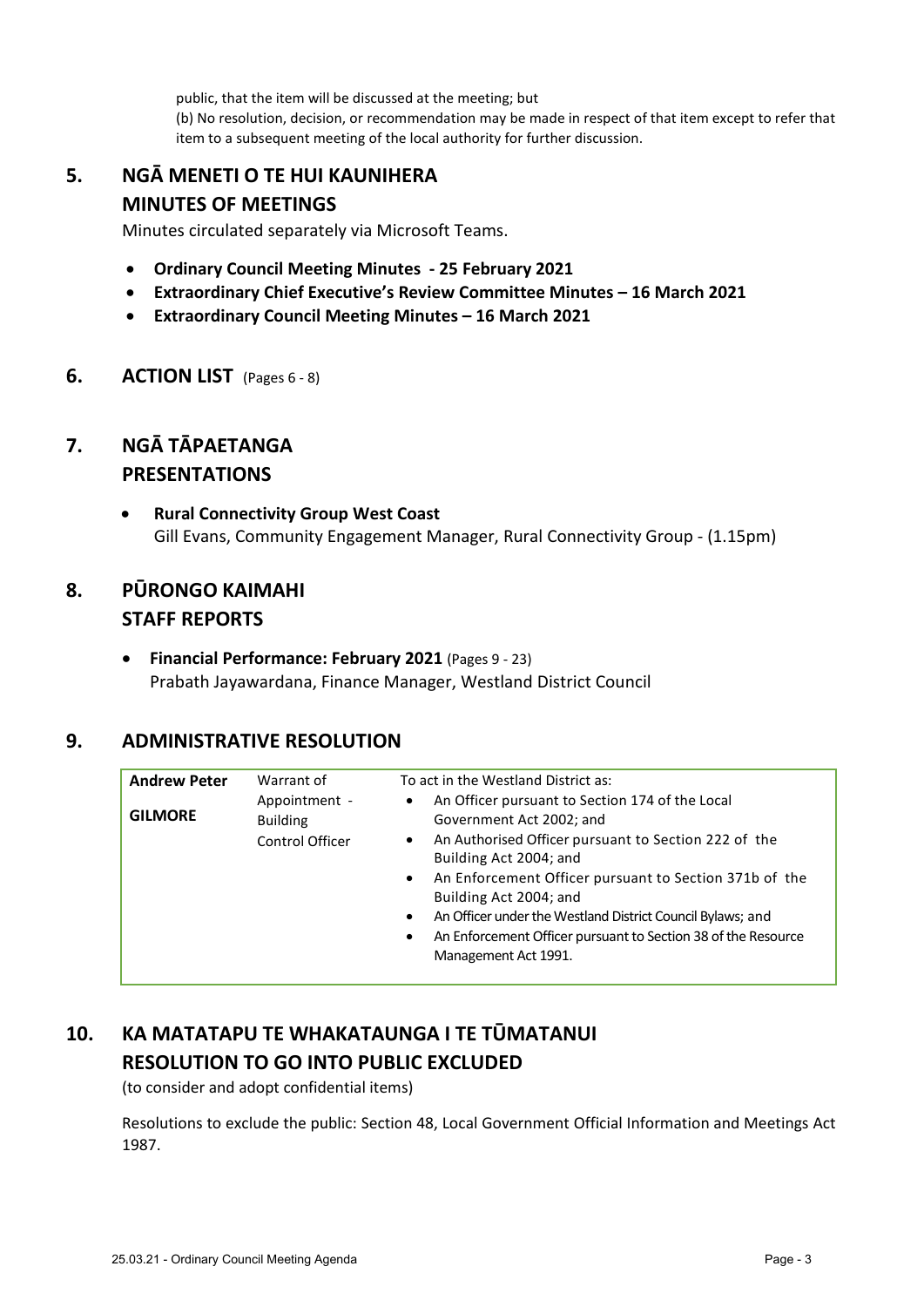The general subject of the matters to be considered while the public are excluded, the reason for passing this resolution in relation to each matter and the specific grounds under Section 48(1) of the Local Government Official Information and Meetings Act 1987 for the passing of the resolution are as follows:

| <b>Item</b><br>No. | <b>General subject of</b><br>each matter to be<br>considered                                                      | <b>Reason for passing</b><br>this resolution in<br>relation to each<br>matter | Ground(s) under Section 48(1) for the<br>passing of this resolution                                                                                                                                                      |
|--------------------|-------------------------------------------------------------------------------------------------------------------|-------------------------------------------------------------------------------|--------------------------------------------------------------------------------------------------------------------------------------------------------------------------------------------------------------------------|
| 1.                 | <b>Confidential Minutes:</b><br><b>Ordinary Council</b><br>Meeting - 25 February<br>2021                          | Good<br>reason<br>to<br>withhold exist under<br>Section 7                     | That the public conduct of the relevant<br>part of the proceedings of the meeting<br>would be likely to result in the disclosure<br>of information for which good reason or<br>withholding exists.<br>Section $48(1)(a)$ |
| 2.                 | <b>Confidential Minutes:</b><br><b>Chief Executive's</b><br><b>Review Committee</b><br>Meeting - 16 March<br>2021 | Good<br>reason<br>to<br>withhold exist under<br>Section 7                     | That the public conduct of the relevant<br>part of the proceedings of the meeting<br>would be likely to result in the disclosure<br>of information for which good reason or<br>withholding exists.<br>Section $48(1)(a)$ |
| 3.                 | Proposed Land<br>Exchange - Insolvent<br><b>Track</b>                                                             | Good<br>reason<br>to<br>withhold exist under<br>Section 7                     | That the public conduct of the relevant<br>part of the proceedings of the meeting<br>would be likely to result in the disclosure<br>of information for which good reason or<br>withholding exists.<br>Section $48(1)(a)$ |

This resolution is made in reliance on sections 48(1)(a) and (d) of the Local Government Official Information and Meetings Act 1987 and the particular interests or interests protected by section 7 of that Act, which would be prejudiced by the holding of the relevant part of the proceedings of the meeting in public are as follows:

| Item No. | <b>Interest</b>                                                                                                                                                                                                                         |
|----------|-----------------------------------------------------------------------------------------------------------------------------------------------------------------------------------------------------------------------------------------|
| 1,2,3    | Protect the privacy of natural persons, including that of deceased natural persons                                                                                                                                                      |
|          | Protect information where the making available of the information:<br>(ii) would be likely unreasonably to prejudice the commercial position of the person who<br>supplied or who is the subject of the information (Schedule 7(2)(b)). |
| 1, 2, 3  | Enable any local authority holding the information to carry on, without prejudice or<br>disadvantage, negotiations (including commercial and industrial negotiations) (Schedule<br>7(2)(i)                                              |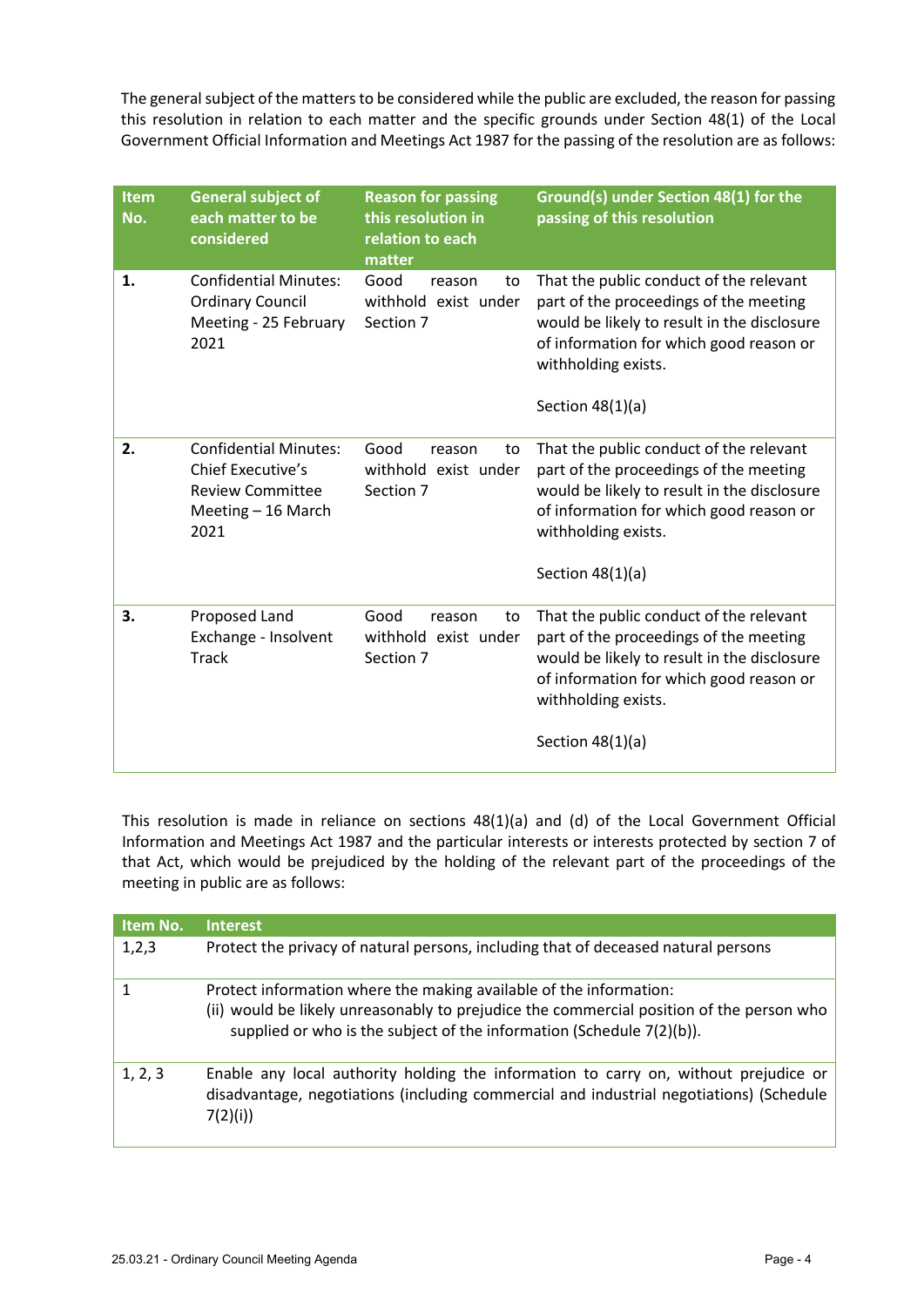#### **DATE OF NEXT ORDINARY COUNCIL MEETING – 29 APRIL 2021 COUNCIL CHAMBERS, 36 WELD STREET, HOKITIKA AND VIA ZOOM**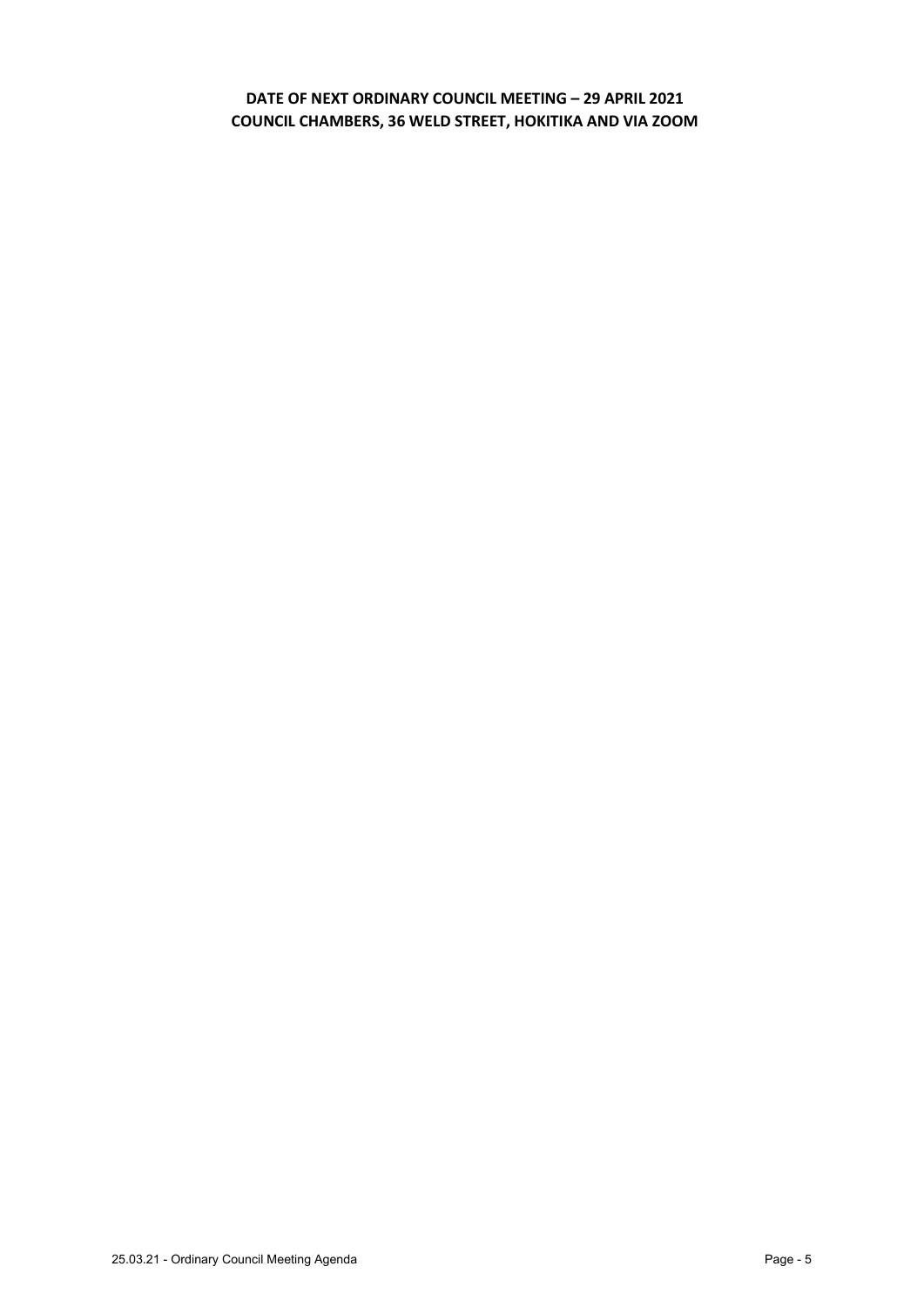#### **25.03.21 - Council Meeting - Action List**

| Date of<br><b>Meeting</b> | <b>Item</b>                                                                                                                                             | <b>Action</b>                                                                                                                                                                            | <b>Completion</b><br><b>Date/Target</b><br><b>Date</b> | <b>Officer</b> | <b>Status</b>                                                                                                                                                                                                                                                                                                                                                                                                                                                                                                                                                                                                                     |
|---------------------------|---------------------------------------------------------------------------------------------------------------------------------------------------------|------------------------------------------------------------------------------------------------------------------------------------------------------------------------------------------|--------------------------------------------------------|----------------|-----------------------------------------------------------------------------------------------------------------------------------------------------------------------------------------------------------------------------------------------------------------------------------------------------------------------------------------------------------------------------------------------------------------------------------------------------------------------------------------------------------------------------------------------------------------------------------------------------------------------------------|
| 28.06.18                  | Kaniere School Students-<br>Cycle trail<br>1. Crossing Progress<br>2. Crossing Placement<br>3. Site Visit<br>(3 Actions merged 26.11.20<br>and updated) | Council staff to get back to the Kaniere School<br>Students regarding the proposal.                                                                                                      | Oct 2020                                               | DA             | On the location of the crossing itself, this<br>has been specifically situated to provide the<br>correct level of advanced warning while<br>also achieving optimum advanced sign<br>visibility to all motorists. Relocation of this<br>crossing closer to the bridge intersection<br>would compromise the effectiveness and<br>safety of this setup.<br>The materials have been received for the<br>crossing. Site visit to be confirmed in the<br>near future so work can begin on installing<br>the crossing.<br>The site for the crossing has been agreed.<br>Additional footpaths to be implemented as<br>well.               |
| 22.08.19                  | <b>Fox Landfill</b>                                                                                                                                     | Council support staff in progressing their<br>investigations<br>into<br>the<br>engineering<br>methodology, financial implications and<br>funding mechanisms of the long-term<br>options. | June 2021                                              | GM&<br>DA      | The PGF Funding application is supporting<br>the relocation of the landfill material to<br>Butlers Landfill plus funding to do a final<br>sweep of Fox River for any visible remaining<br>material has been successful.<br>Glacier Guides has completed the river<br>clean up<br>Fox River Landfill dig out and transfer<br>$\bullet$<br>to Butlers is 100% completed and<br>signed off by external consultants that<br>all material has been removed. Rock<br>wall remediation underway.<br>Butler's Landfill upgrade work to be<br>consented and tender awarded -<br>anticipate the process being completed<br>by end of April. |
| 28.11.19                  | Iwi representation around the<br>Council table                                                                                                          | Mayor to write to the Minister of Local<br>Government seeking advice.                                                                                                                    | In progress                                            | Mayor<br>& CE  | Response received from DIA. Further<br>discussions to be completed on next steps.<br>Meeting to be set to start the process.                                                                                                                                                                                                                                                                                                                                                                                                                                                                                                      |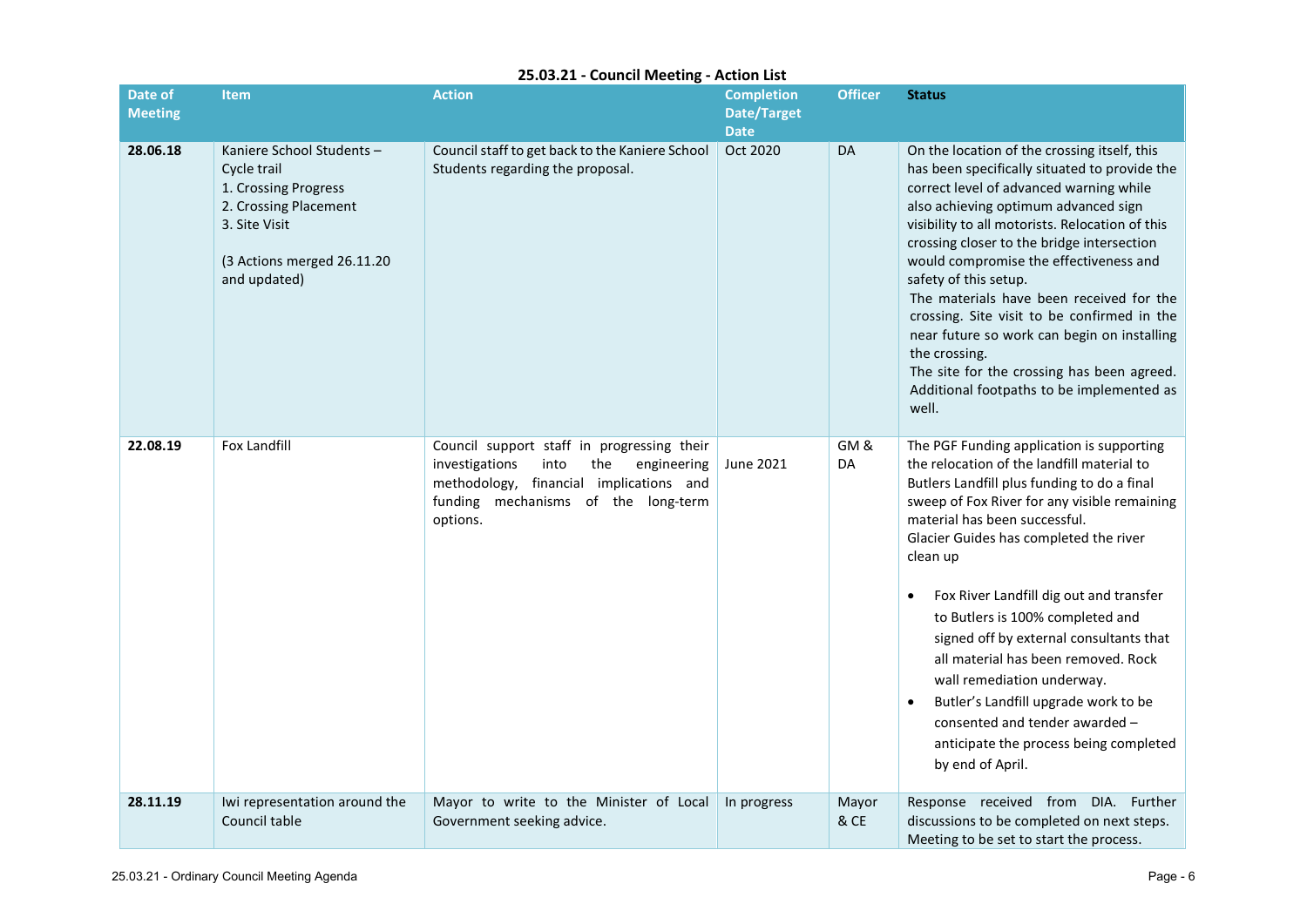| Date of<br><b>Meeting</b> | <b>Item</b>                                         | <b>Action</b>                                                                                                                                                                                                      | <b>Completion</b><br><b>Date/Target</b><br><b>Date</b> | <b>Officer</b> | <b>Status</b>                                                                                                                                                                                                                                                                                                                               |
|---------------------------|-----------------------------------------------------|--------------------------------------------------------------------------------------------------------------------------------------------------------------------------------------------------------------------|--------------------------------------------------------|----------------|---------------------------------------------------------------------------------------------------------------------------------------------------------------------------------------------------------------------------------------------------------------------------------------------------------------------------------------------|
|                           |                                                     |                                                                                                                                                                                                                    |                                                        |                | Process to be led by Cr Martin                                                                                                                                                                                                                                                                                                              |
| 22.10.20                  | Hokitika Waste Water<br><b>Treatment Plant</b>      | Provide monthly updates to Council                                                                                                                                                                                 | On going                                               | CE&LS          | 3 Waters Stimulus Funding Delivery Plan<br>conditionally approved for the Hokitika<br>WWTP feasibility work. More detailed<br>milestones and costs to be submitted for<br>approval. Stantec has been appointed to<br>prepare a cost proposal and commence with<br>the stakeholder engagement process.<br>IWI workshop date to be confirmed. |
| 10.12.20                  | Committee/Subcommittee<br><b>Meetings Structure</b> | Review of the current structure.                                                                                                                                                                                   | <b>March 2021</b>                                      | <b>CE</b>      | To present back to council in April in<br>agreement with Mayor.                                                                                                                                                                                                                                                                             |
| 10.12.20                  | Gillespies Beach Miners<br>Cemetery Closure         | Update the community on the closure and<br>advise of the future maintenance plan. Made<br>reference to direct contact with historical<br>families such as the Williams & Sullivan's.                               | 2020/2021                                              | CE & DA        | DA has reach out to the effected members -<br>no reply. Will provide another 30 days and<br>consider this action completed.                                                                                                                                                                                                                 |
| 10.12.20                  | Speed Limit Register Review -<br>Stage 2            | Review of the speed limits on the below<br>roads/areas:<br>Kokatahi/Kowhitirangi Area<br>Old Christchurch Road<br>Kaniere Road<br>Lake Kaniere Road and surrounding areas<br>(Hans Bay, Sunny Bight, Lake Kaniere) | 2021                                                   | KJ.            | To be conducted post NZTA speed limits<br>review                                                                                                                                                                                                                                                                                            |
| 10.12.20                  | Ross Chinese Gardens-<br>Flooding issues            | Update to Council on progress                                                                                                                                                                                      | Feb 2021                                               | <b>CE</b>      | Meeting held 27 <sup>th</sup> Jan. Decision to get<br>pricing to raise the Liang ting above the<br>water line in the existing position.<br>Also community and DoC to discuss Jones<br>Creek entrance to the Lake.<br>Second meeting held and agreed way<br>forward. Require some engineering input<br>and RC. Working with DoC on this.     |
| 25.03.21                  | Enviroschools Letter                                | WDC staff to send a letter to the West Coast<br>Regional Council ahead of their Long Term<br>Planning process advocating for them to get<br>behind the Enviroschools Programme.                                    |                                                        | <b>CE</b>      | To be completed.                                                                                                                                                                                                                                                                                                                            |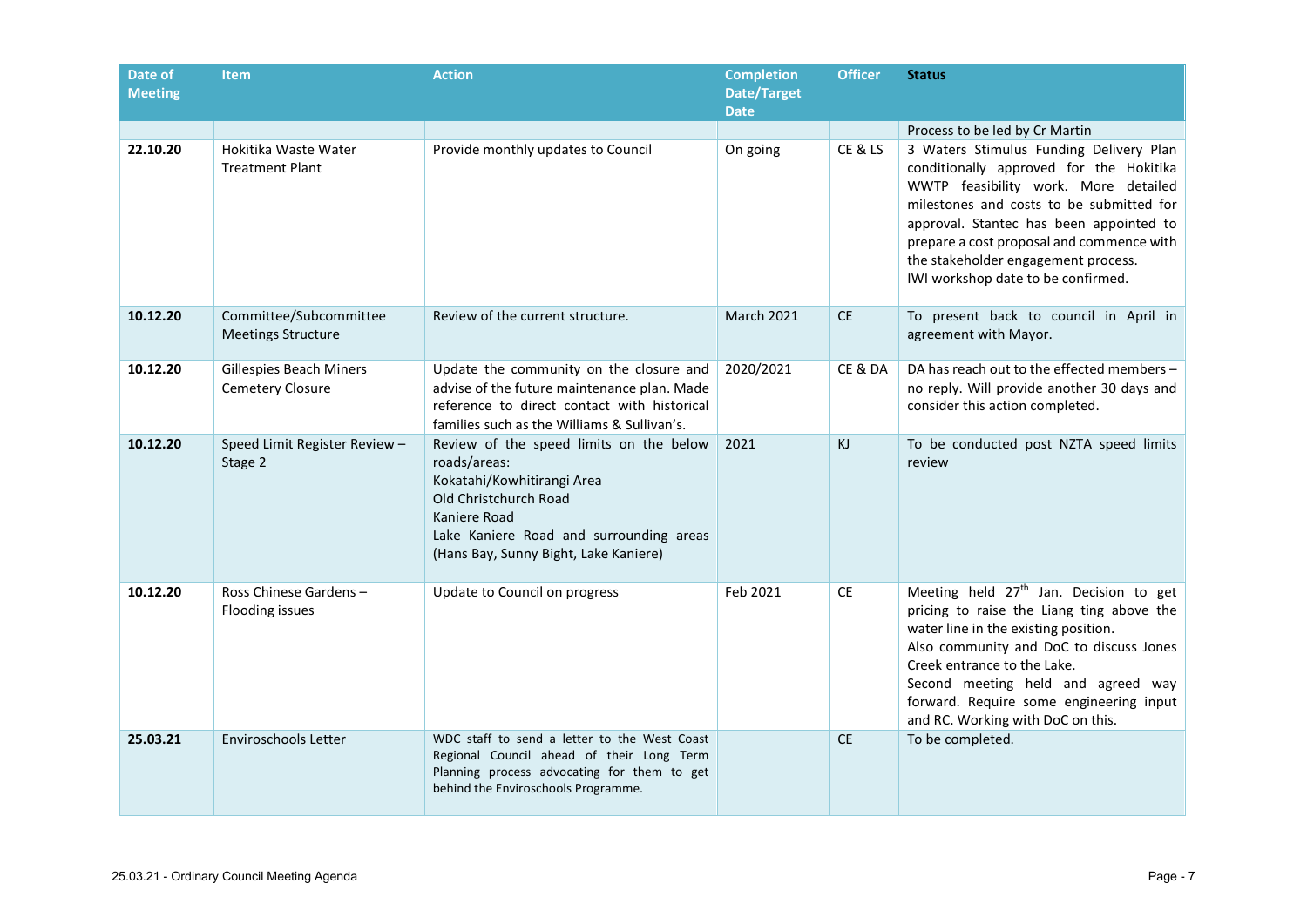| Date of<br><b>Meeting</b> | <b>Item</b>                                                  | <b>Action</b>                                                                                                                                                             | <b>Completion</b><br>Date/Target<br><b>Date</b> | <b>Officer</b> | <b>Status</b>                                               |
|---------------------------|--------------------------------------------------------------|---------------------------------------------------------------------------------------------------------------------------------------------------------------------------|-------------------------------------------------|----------------|-------------------------------------------------------------|
| 25.03.21                  | Mark Davies, DOC to speak at<br>an upcoming Council Meeting. | Invite Mark Davies to speak to Council as the<br>Operations Director around the issues DOC are<br>facing with the National Park Management Plan.<br>How can council Help? | April 2021                                      | <b>MS</b>      | April Meeting TBC, contact has been made<br>with Marks P.A. |
| 25.03.21                  | Workshop with WHL Directors                                  | To discuss the Governance Structure and SOI.                                                                                                                              | <b>March 2021</b>                               | <b>CE</b>      | Workshop held on 16 <sup>th</sup> March.                    |
| 25.03.21                  | Workshop with WHL Directors<br>and DW                        | To be scheduled to discuss pensioner housing<br>strategy to report back to the Economic<br>Development Committee.                                                         | Pre May<br><b>Meeting</b>                       | <b>CE</b>      | To be confirmed                                             |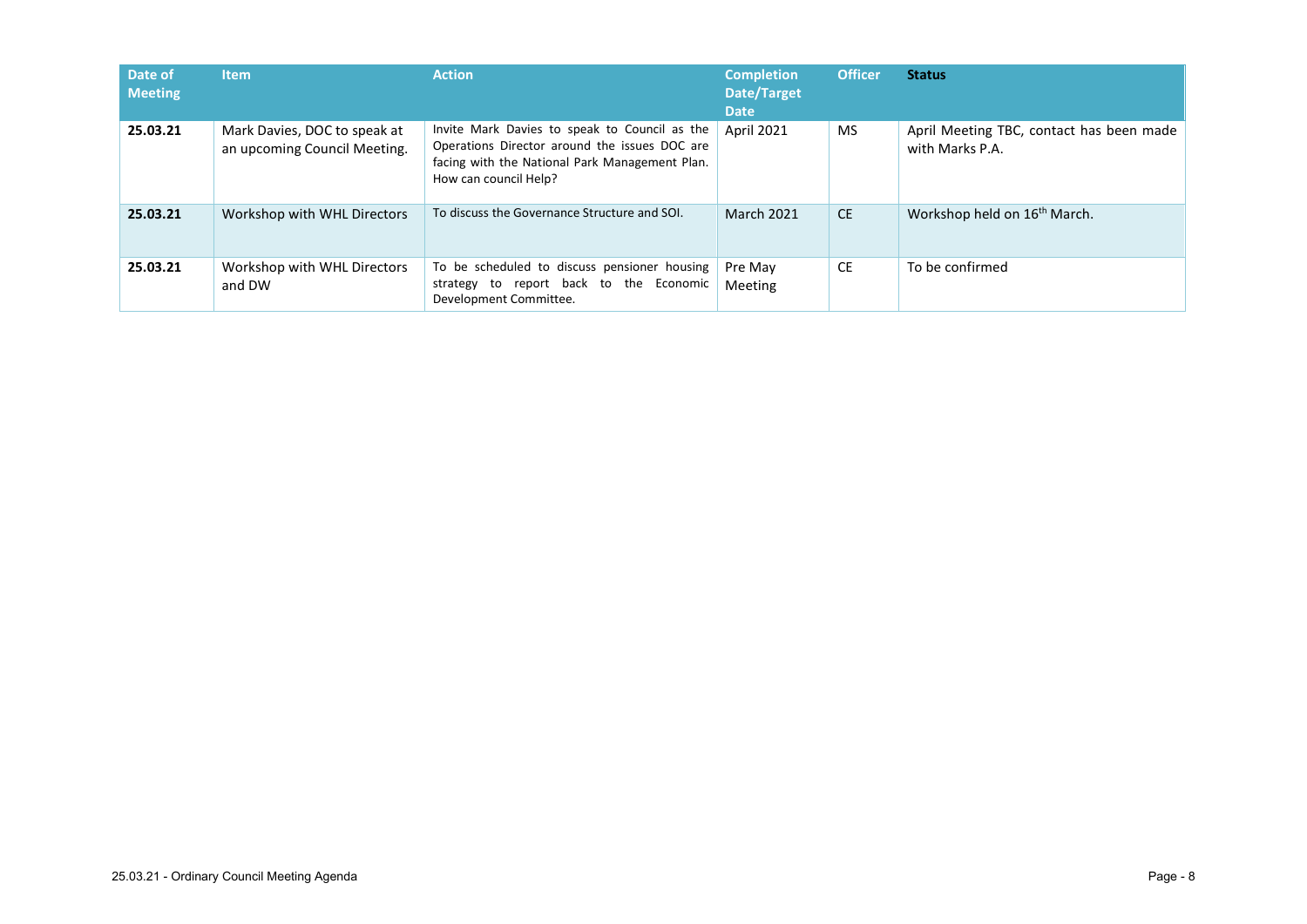

## **Report to Council**

**DATE:** 25 March 2021

**TO:** Mayor and Councillors

**FROM:** Finance Manager

#### **FINANCIAL PERFORMANCE: FEBRUARY 2021**

#### **1. Summary**

- 1.1. The purpose of this report is to provide an indication of Councils financial performance for eight months to 28 February 2021.
- 1.2. This issue arises from a requirement for sound financial governance and stewardship with regards to the financial performance and sustainability of a local authority.
- 1.3. Council seeks to meet its obligations under the Local Government Act 2002 and the achievement of the District Vision adopted by the Council in May 2018, which are set out in the Long Term Plan 2018-28. Refer page 2 of the agenda.
- 1.4. This report concludes by recommending that Council receive the financial performance report to 28 February 2021.

#### **2. Background**

- 2.1. Council receives monthly financial reporting so that it has current knowledge of its financial performance and position against budgets. A more detailed performance report is presented to the Audit and Risk Committee on a quarterly basis which includes non-financial information against KPI's adopted through the Long Term Plan.
- 2.2 The Audit and Risk Committee received a report to the end of December 2020 and did not find any issues of concern.

#### **3. Current Situation**

- 3.1. The financial performance report has had some changes made to the format and the actual data presented.
- 3.2. The information in the report is now of a more summarised nature, with only permanent variances over \$25,000 having comments. Temporary differences which are mainly budget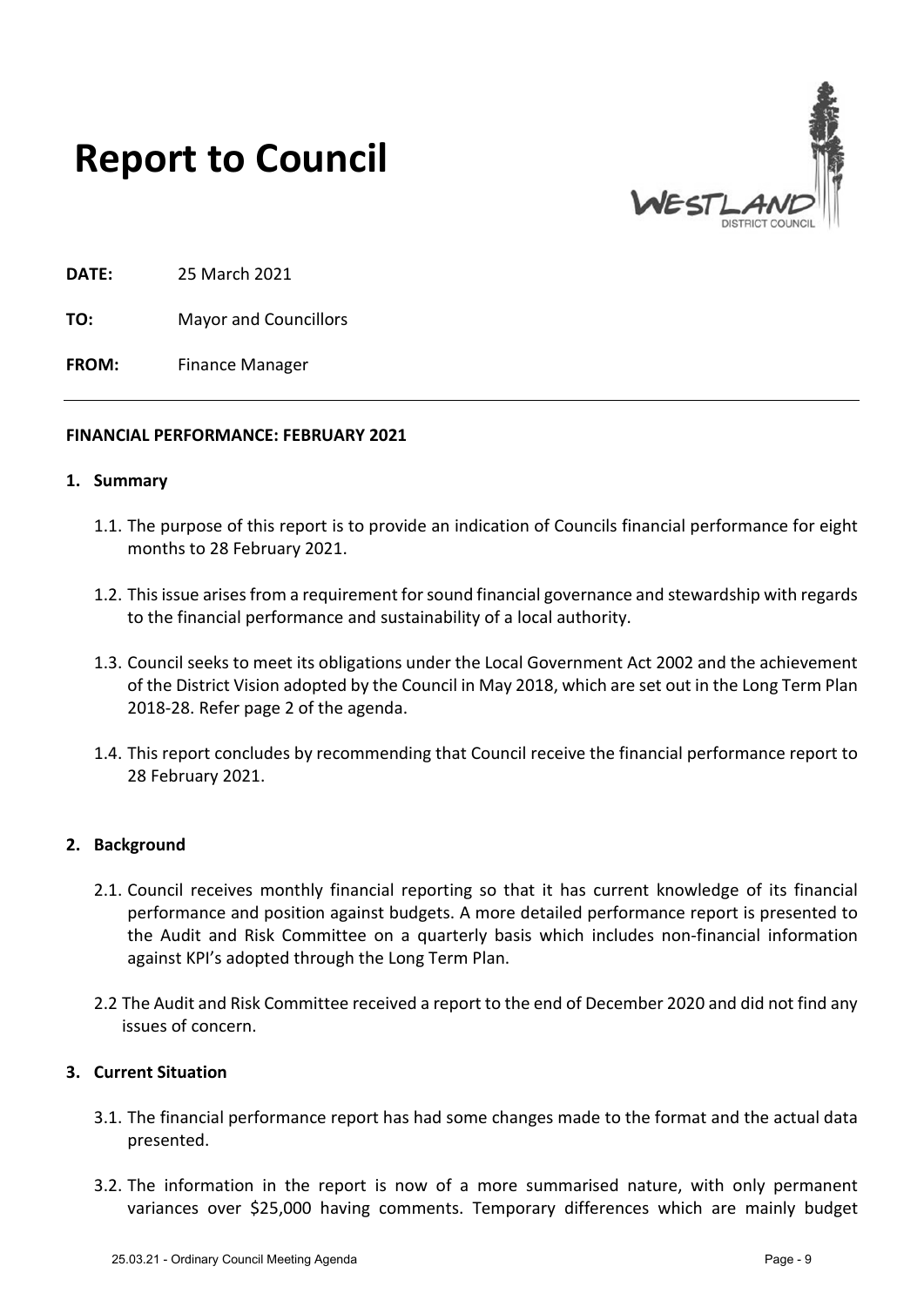phasing are not now commented on as these will either approximate budget by the end of the financial year, or become a permanent variance which will be noted.

- 3.3. With the inclusion of the sustainability report, it is not now necessary to include such detail to Council in the financial report, as the key business indicators are included in the sustainability report.
- 3.4. The financial performance report to 28 February 2021 attached as **Appendix 1** and contains the following elements;
	- 3.4.1. Sustainability report
	- 3.4.2. Statement of Comprehensive Revenue and Expense
	- 3.4.3. Notes to the Statement of Comprehensive Revenue and Expense
	- 3.4.4. Statement of Financial Position
	- 3.4.5. Revenue and Expenditure Graphs
	- 3.4.6. Debtors
	- 3.4.7. Debt position
	- 3.4.8. Capital expenditure

#### **4. Options**

- 4.1. Option 1: The Council receives the Financial Performance Report to February 2021
- 4.2. Option 2: The Council does not receive the Financial Performance Report to February 2021

#### **5. Risk Analysis**

5.1. Risk has been considered and no risks have been identified.

#### **6. Health and Safety**

6.1. Health and Safety has been considered and no items have been identified.

#### **7. Significance and Engagement**

- 7.1. The level of significance has been assessed as being low as the report is for information purposes only.
- 7.2. No public consultation is considered necessary.

#### **8. Assessment of Options (including Financial Considerations)**

- 8.1. Option 1: The Council receives the report. This report is to inform Council on the monthly financial position and to encourage financial stewardship.
- 8.2. There are no financial implications to this option**.**
- 8.3. Option 2: If the Council does not receive the report there will be no oversight of the financial position of Council or whether the activity groups are achieving their KPIs.
- 8.4. There are no financial implications to this option.

#### **9. Preferred Option(s) and Reasons**

9.1. The preferred option is Option 1.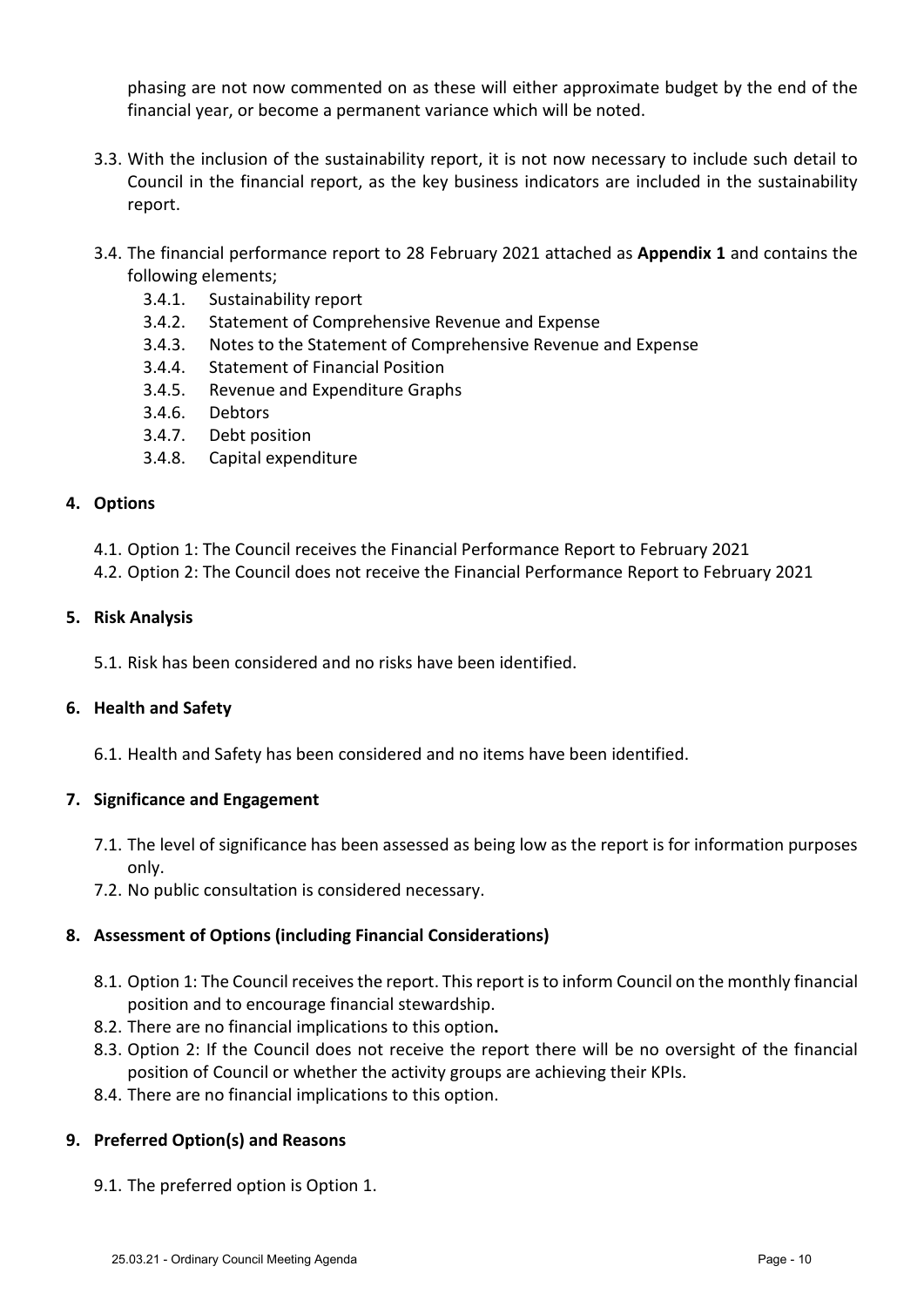9.2. The reason that Option 1 has been identified as the preferred option is that the report is administrative in nature and to do nothing would create a financial risk to council. Council would be carrying out its administrative stewardship in receiving the report.

#### **10. Recommendation(s)**

10.1. That the Financial Performance Report for February 2021 be received.

**Prabath Jayawardana Finance Manager** 

**Appendix 1:** Financial Performance to February 2021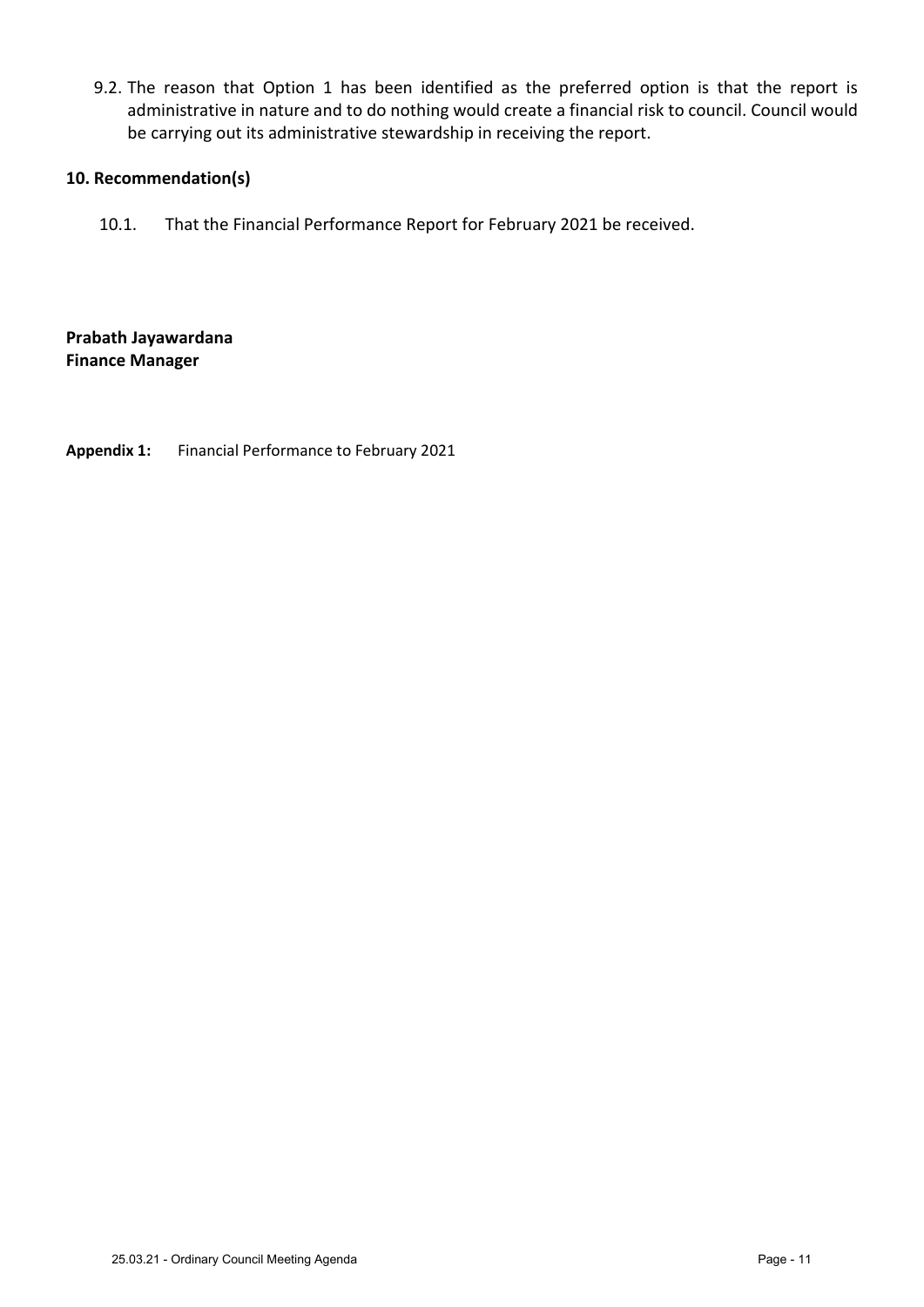**Appendix 1**



## Financial Performance Year to February 2021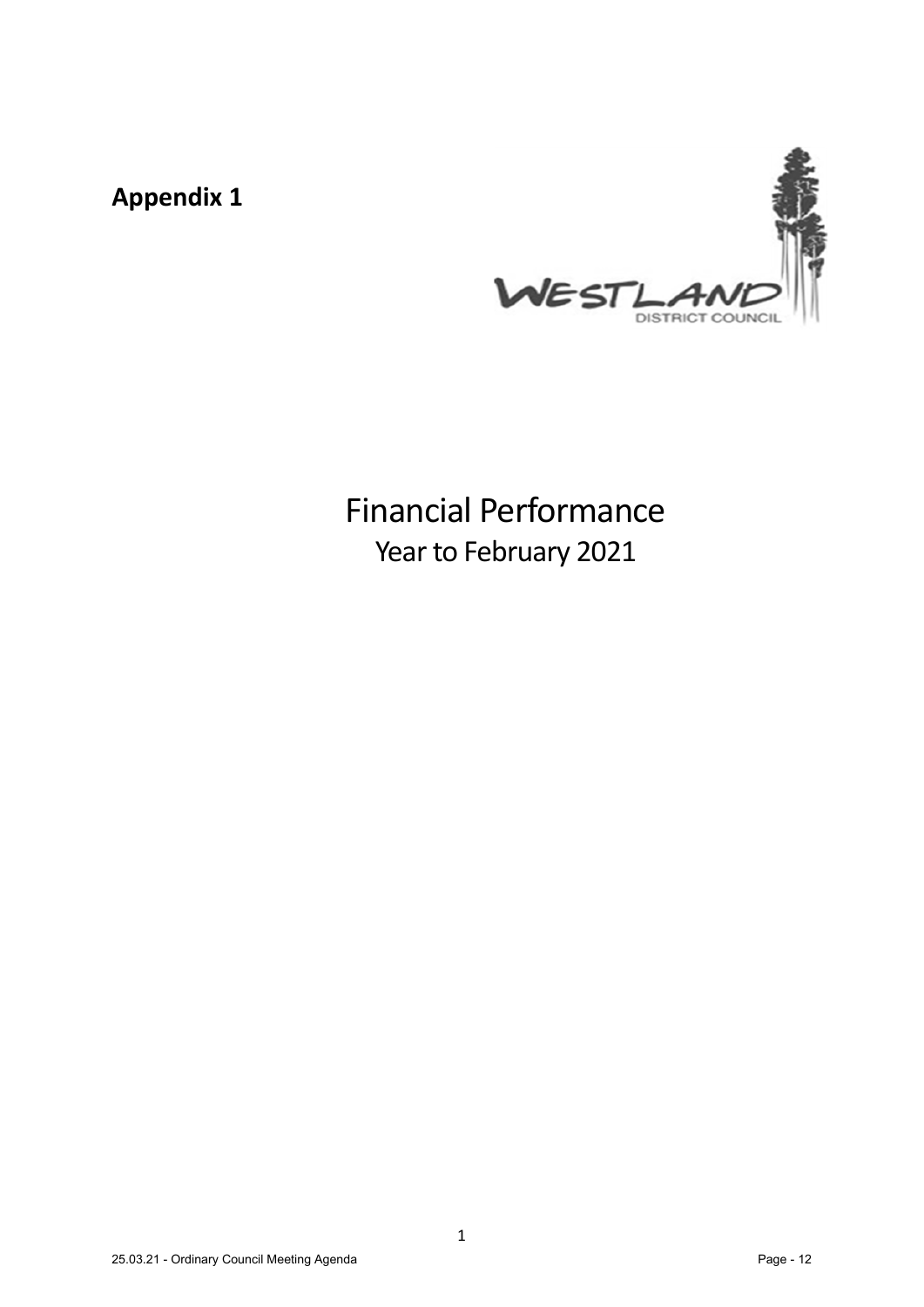## Contents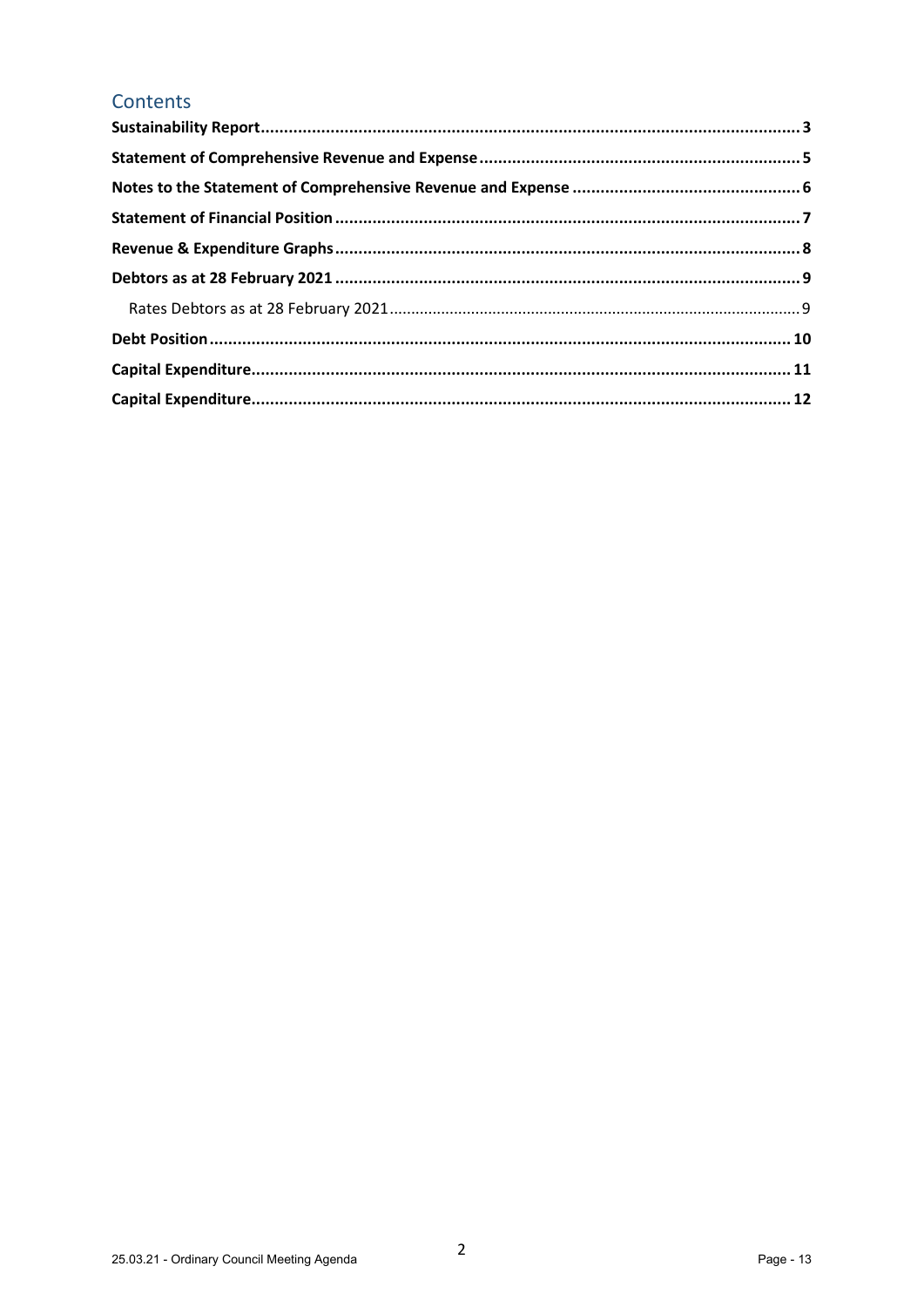## Sustainability Report

| <b>Total revenue</b>                                | <b>Total expenditure</b>                           | <b>Total surplus/(deficit)</b>                           |  |
|-----------------------------------------------------|----------------------------------------------------|----------------------------------------------------------|--|
| \$22.35M                                            | \$17.46M                                           | \$4.89M                                                  |  |
| Is 38.09% more than the total<br>budget of \$16.18M | Is 5.92% more than the total<br>budget of \$16.49M | Is 1719.54% more than the<br>total budget of $$(0.30)$ M |  |

## S U S T A I N A B I L I T Y

| Rates to operating revenue | 45.72% |
|----------------------------|--------|
|                            |        |

45.72% of operating revenue is derived from rates revenue. Rates revenue includes penalties, water supply by meter and is gross of remissions. Operating revenue excludes vested assets, and asset revaluation gains.

| <b>Balanced budget ratio</b> | 127.99%  |
|------------------------------|----------|
| Operating revenue            | \$22.35M |
| Operating expenditure        | \$17.46M |

Operating revenue should be equal or more than operating expenditure. Operating revenue excludes vested assets and asset revaluation gains. Operating expenditure includes deprecation and excludes landfill liability and loss on asset revaluations. Year to date revenue is 127.99% of operating expenditure.

| Interest to rates revenue (LGFA Cov.) |  |
|---------------------------------------|--|
| Net interest and finance costs        |  |
| Rates Revenue                         |  |

3.66% of rates revenue is paid in interest. Our set limit is 25% of rates revenue. Net interest is interest paid less interest received. Rates revenue includes penalties, water supply by meter and gross of remissions.

| Interest to operating revenue  | .67% |  |
|--------------------------------|------|--|
| Net Interest and finance costs |      |  |
| Operating revenue              |      |  |

1.67% of operating revenue is paid in interest. Our set limit is 10% of operating revenue. Net interest is interest paid less interest received.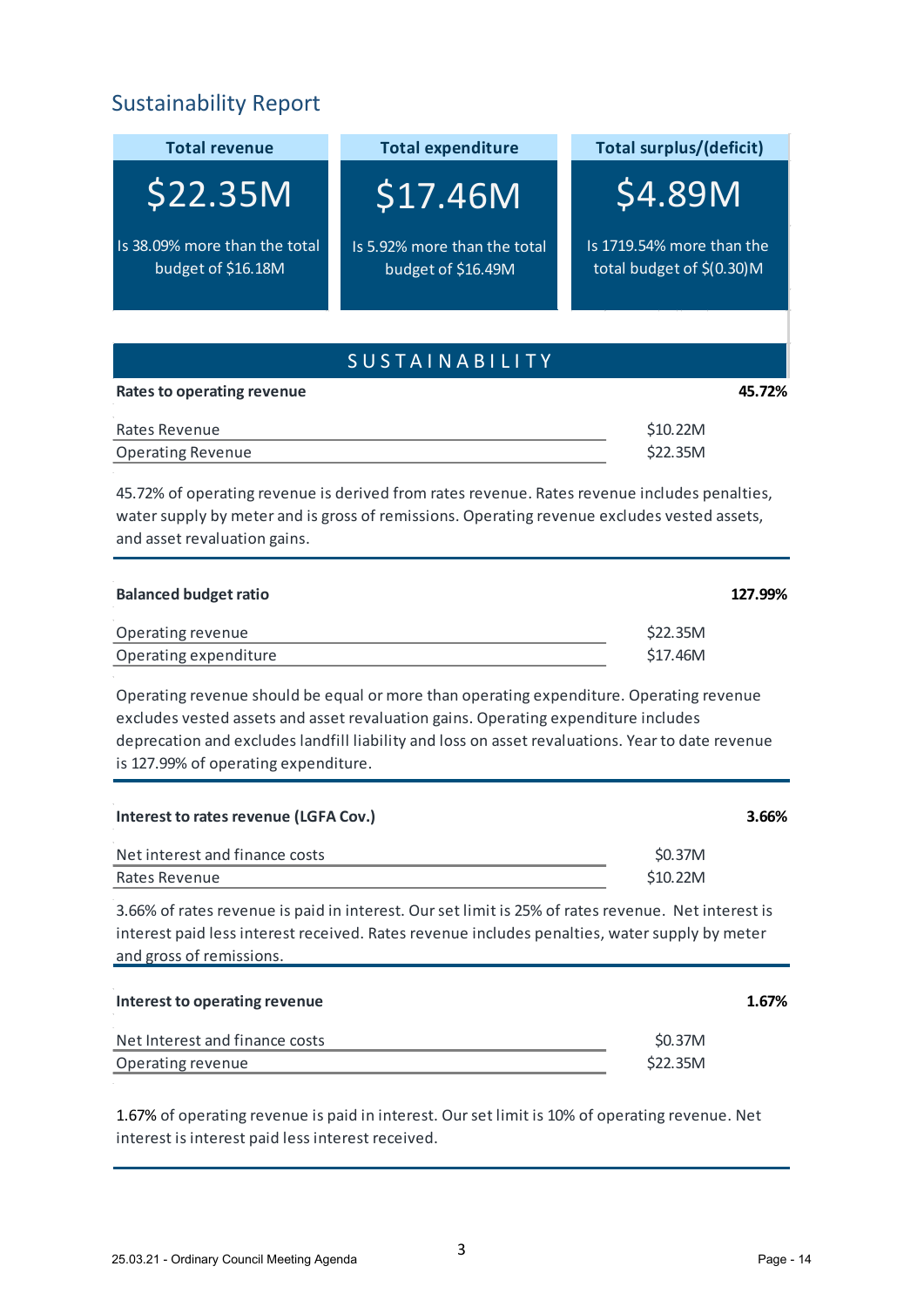## **Liquidity Risk (LGFA Cov.) 157%**

| Undrawn committed facilities |  |
|------------------------------|--|
| Cash and cash equivalents    |  |

The liquidity risk policy requires us to maintain a minimum ratio of 110% which is also an LGFA covenant. Our current liquidity risk is 157%

| 101.73% |  |
|---------|--|
|         |  |
| S3.89M  |  |
|         |  |

Capital expenditure should be equal or more than depreciation for essential services, for year to date capex is 101.73% of depreciation. Essential Services are Water Supply, Wastewater, Stormwater, and Roading.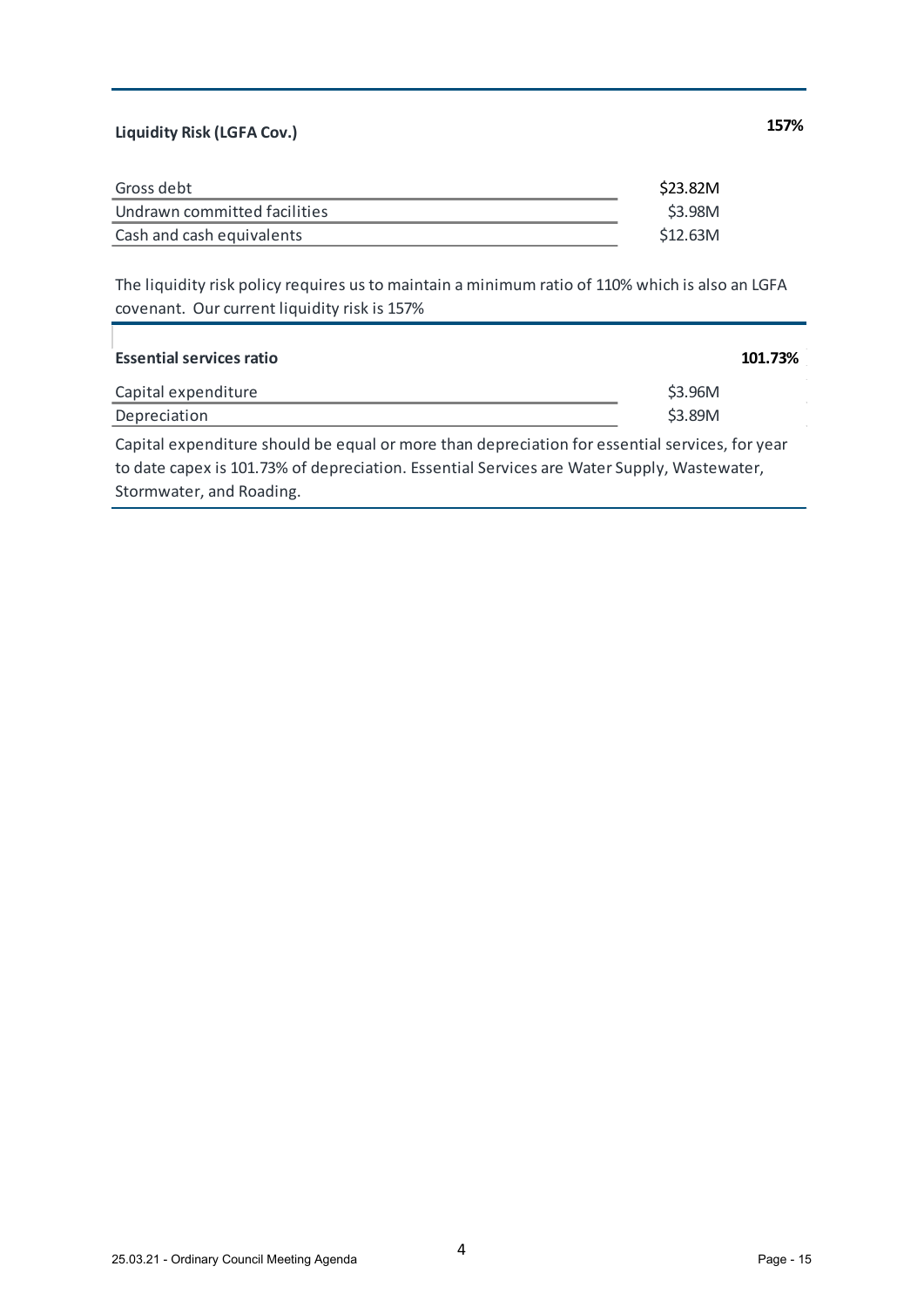## Statement of Comprehensive Revenue and Expense

| Statement of Comprehensive Revenue and Expense |              |                            |                          |                         |                      |                      |           |
|------------------------------------------------|--------------|----------------------------|--------------------------|-------------------------|----------------------|----------------------|-----------|
| For the period ended February 2021             |              |                            |                          |                         |                      |                      |           |
|                                                |              | <b>Full Year</b>           | <b>Full Year</b>         | <b>YTD</b>              | <b>Actual</b>        | Variance             |           |
|                                                | <b>Notes</b> | <b>Forecast</b><br>(\$000) | <b>Budget</b><br>(\$000) | <b>Budget</b><br>(5000) | <b>YTD</b><br>(5000) | <b>YTD</b><br>(5000) | Var/Bud % |
| Revenue                                        |              |                            |                          |                         |                      |                      |           |
| Rates                                          |              | 15,882                     | 15,907                   | 10,243                  | 10,218               | (26)                 | $-0.25%$  |
| Grants and subsidies                           | 01           | 11,133                     | 5,593                    | 3,859                   | 9,399                | 5,540                | 143.54%   |
| <b>Interest Revenue</b>                        |              | 35                         | 43                       | 29                      | 21                   | (8)                  | $-28.54%$ |
| Fees and Charges                               |              | 1,946                      | 1,947                    | 1,303                   | 1,302                | (1)                  | $-0.07%$  |
| Other revenue                                  | 02           | 1,868                      | 1,209                    | 751                     | 1,410                | 659                  | 87.83%    |
| Total operating revenue                        |              | 30,864                     | 24,701                   | 16,185                  | 22,349               | 6,164                | 38.09%    |
| <b>Expenditure</b>                             |              |                            |                          |                         |                      |                      |           |
| <b>Employee Benefit expenses</b>               | 03           | 4,380                      | 4,236                    | 2,821                   | 2,964                | 144                  | 5.09%     |
| <b>Finance Costs</b>                           | 04           | 683                        | 867                      | 578                     | 394                  | (184)                | $-31.76%$ |
| Depreciation                                   | 05           | 7,340                      | 7,141                    | 4,760                   | 4,960                | 199                  | 4.19%     |
| Other expenses                                 | 06           | 13,189                     | 12,373                   | 8,327                   | 9,143                | 816                  | 9.80%     |
| Total operating expenditure                    |              | 25,592                     | 24,616                   | 16,486                  | 17,462               | 976                  | 5.92%     |
| <b>Operating Surplus/(Deficit)</b>             |              | 5,272                      | 85                       | (302)                   | 4,887                | 5,189                | 1719.54%  |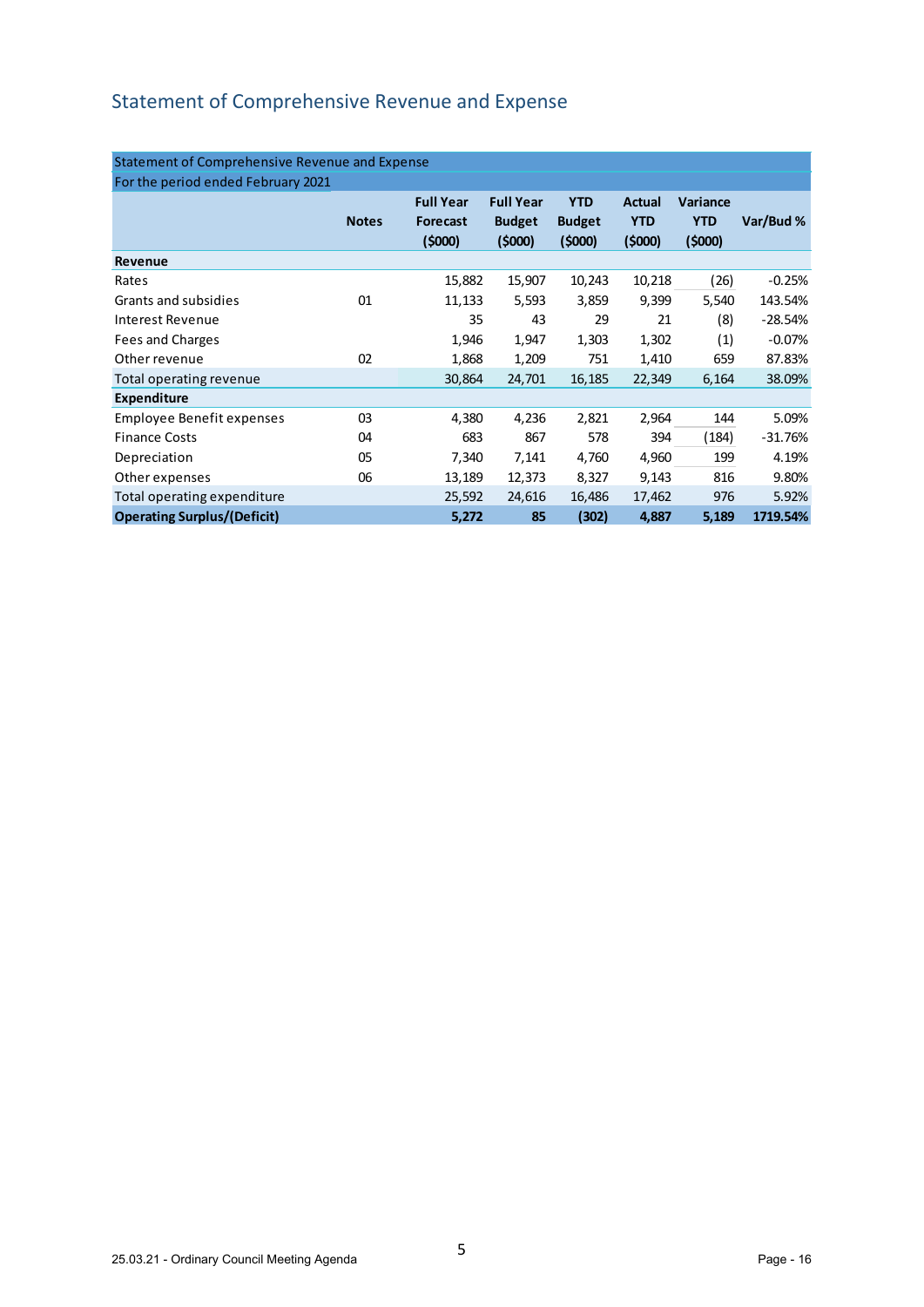## Notes to the Statement of Comprehensive Revenue and Expense

*Comments were provided on permanent variances over \$25,000.*

#### **01 Grants and subsidies**

The variance of \$5.54m is mainly due to unbudgeted grants received for below projects;

- \$3.428M for 3 Waters project
- \$709k for Old Christchurch Road project
- \$400k for Jackson Bay wharf project
- \$539k for Community halls and War memorial renovation projects
- \$550k for Butlers new cell development project
- \$319k for Carnegie building project
- \$500k for Mayors task force job funding project
- \$250k for responsible camping capital works
- \$128k for Waterfront development project
- \$122k for Haast potable water storage project
- \$64k Franz water pump station

These favourable variances are partially offset by lower than planned variances from NZTA (\$694k), Responsible camping operational grants (\$590k) and other grants (\$185k). This is mainly due to operational reasons and budget phasing.

#### **02 Other Revenue**

Actual is higher than planned mainly due to unbudgeted recoveries income of \$210k from National Emergency Management Agency for March/December 2019 flood event claims and an unbudgeted gain of \$419k in Derivitives valuation as a result of lower than expected interest rates prevailing in the market.

#### **03 Employee benefit expenses**

Actual salary cost is higher than planned due to additional grant funded library roles, establishment of an In-house Human Resources function and transfer of museum staff to Council from Destination Westlands Limited during the year none of which were budgeted for.

#### **04 Finance costs**

This variance is mainly due to lower than expected interest rate prevailing in the market and efficient liquidity management.

#### **05 Depreciation and amortisation**

Actual depreciation is higher than anticipated due to capitalisation of some significant Roading assets and Franz Josef Wastewater assets in last (2019-20) Financial year.

#### **06 Other expenses**

The variance is mainly due to unbudgeted roading expenditure; drainage maintenance is \$243k higher than planned due to effects of 2019 storm events, \$211k on additional bridge inspections, \$120k on storm damage repairs and \$277k on special purpose road repairs. These are fully or partially subsidised by NZTA depending on the nature of the work involved. Accordingly the variance that is not due to unbudgeted grant funding is \$235k.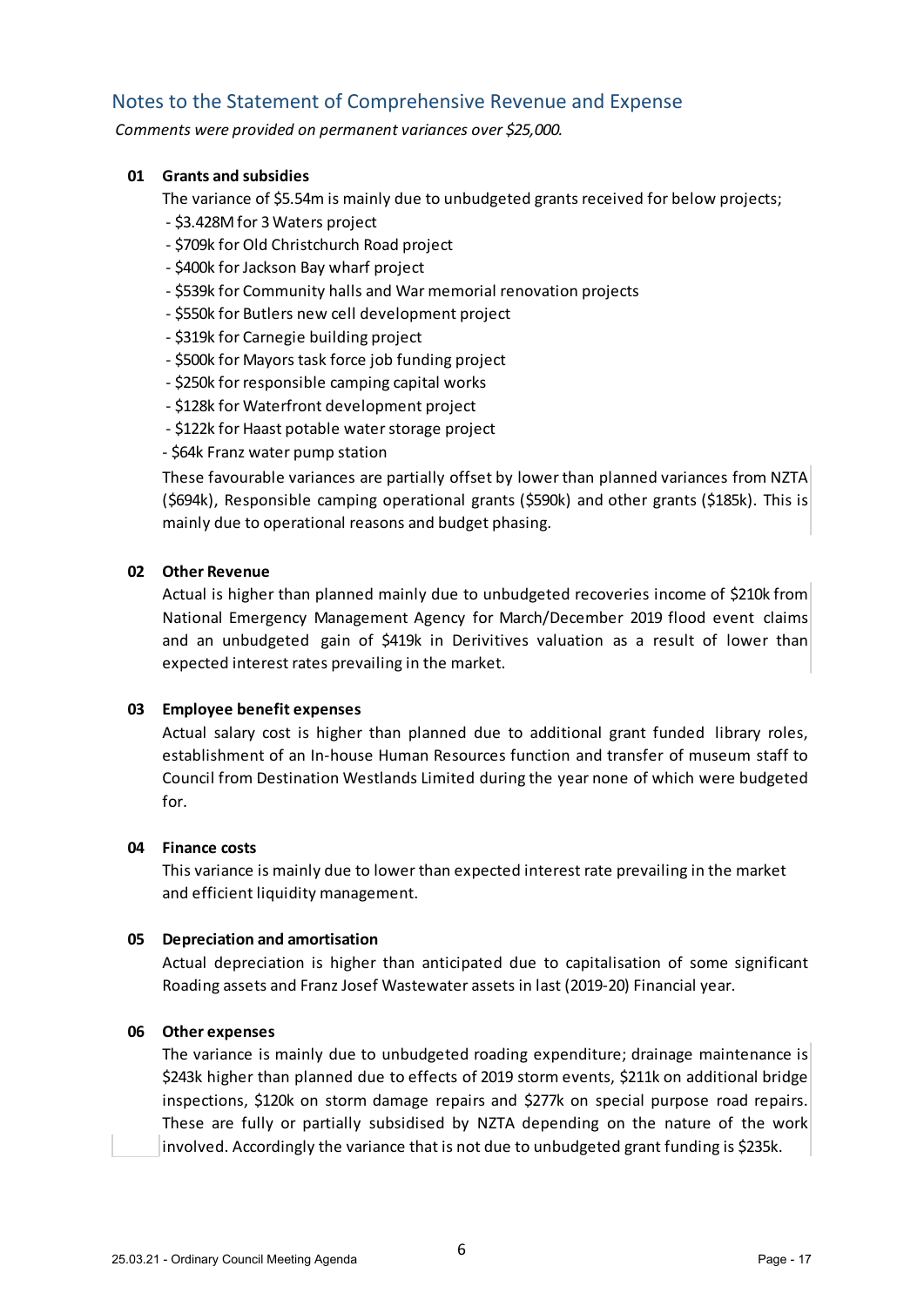## Statement of Financial Position

| <b>Statement of Financial Position</b>                                 |                 |                    |               |
|------------------------------------------------------------------------|-----------------|--------------------|---------------|
| For the period ended February 2021                                     |                 |                    |               |
|                                                                        | <b>February</b> | <b>Annual Plan</b> | Actual        |
|                                                                        | 2021            | 20/21              | 19/20         |
|                                                                        | (5000)          | (5000)             | (5000)        |
| <b>Current Assets</b>                                                  |                 |                    |               |
| Cash & cash equivalents (see note)                                     | 13,375          | 3,689              | 5,123         |
| Debtors & other receivables<br>Other financial assets                  | 2,743           | 5,251              | 4,211         |
|                                                                        |                 |                    | 48            |
| <b>Total Current Assets</b>                                            | 16,118          | 8,941              | 9,382         |
| <b>Non-current Assets</b>                                              |                 |                    |               |
| <b>Council Controlled Organisation</b>                                 | 8,695           | 8,695              | 8,695         |
| Intangible assets                                                      | 60              | 329                | 74            |
| <b>Assets Under Construction</b>                                       | 8,887           | 1,474              | 2,955         |
| <b>Other Financial Assets</b>                                          | 465             | 366                | 314           |
| Property, Plant and Equipment                                          | 400,728         | 407,540            | 405,665       |
| <b>Total Non-current assets</b>                                        | 418,834         | 418,405            | 417,703       |
| <b>Total Assets</b>                                                    | 434,952         | 427,346            | 427,085       |
|                                                                        |                 |                    |               |
| <b>Current Liabilities</b>                                             | 2,072           |                    |               |
| Creditors & other payables                                             | 405             | 2,807<br>374       | 3,407         |
| Employee benefit liabilities                                           |                 |                    | 476           |
| Tax payable                                                            | 3               | 3                  | 3             |
| <b>Borrowings</b>                                                      | 3,000           |                    | 3,000         |
| Derivative financial intruments                                        |                 |                    | 34            |
| Other                                                                  | 1,011           | 395                | 425           |
| <b>Total Current Liabilities</b>                                       | 6,491           | 3,579              | 7,345         |
| <b>Non-current Liabilities</b>                                         |                 |                    |               |
| <b>Borrowings</b>                                                      | 20,818          | 25,626             | 16,618        |
| Employee benefit liabilities                                           | 41              | 38                 | 42            |
| Provisions                                                             | 2,040           | 2,222              | 2,040         |
| Derivative financial intruments                                        | 631             | 673                | 1,097         |
| Other Non-current liabilities                                          | 32              | 32                 | 32            |
| <b>Total Non-Current Liabilities</b>                                   | 23,562          | 28,591             | 19,829        |
| <b>Total Liabilities</b>                                               | 30,054          | 32,170             | 27,174        |
|                                                                        |                 |                    |               |
|                                                                        |                 |                    |               |
| <b>Net Assets</b>                                                      | 404,898         | 395,175            | 399,912       |
| <b>Equity</b>                                                          |                 |                    |               |
| <b>Retained earnings</b>                                               | 156,076         | 142,381            | 151,089       |
| <b>Restricted Reserves</b>                                             | 9,038           | 10,774             | 9,038         |
| Revaluation reserves                                                   | 239,721         | 241,956            | 239,721       |
|                                                                        | 64              |                    |               |
| Other comprehensive revenue and expense reserve<br><b>Total Equity</b> | 404,898         | 64<br>395,175      | 64<br>399,912 |
|                                                                        |                 |                    |               |
| Note:                                                                  |                 |                    |               |
| <b>Cash &amp; Cash Equivalents</b>                                     | \$              |                    |               |
| Unbudgeted grant funding                                               | 7,500           |                    |               |
| Prefunding of LGFA Loan                                                | 3,000           |                    |               |
| Bank balance from operations                                           | 2,875           |                    |               |
|                                                                        | 13,375          |                    |               |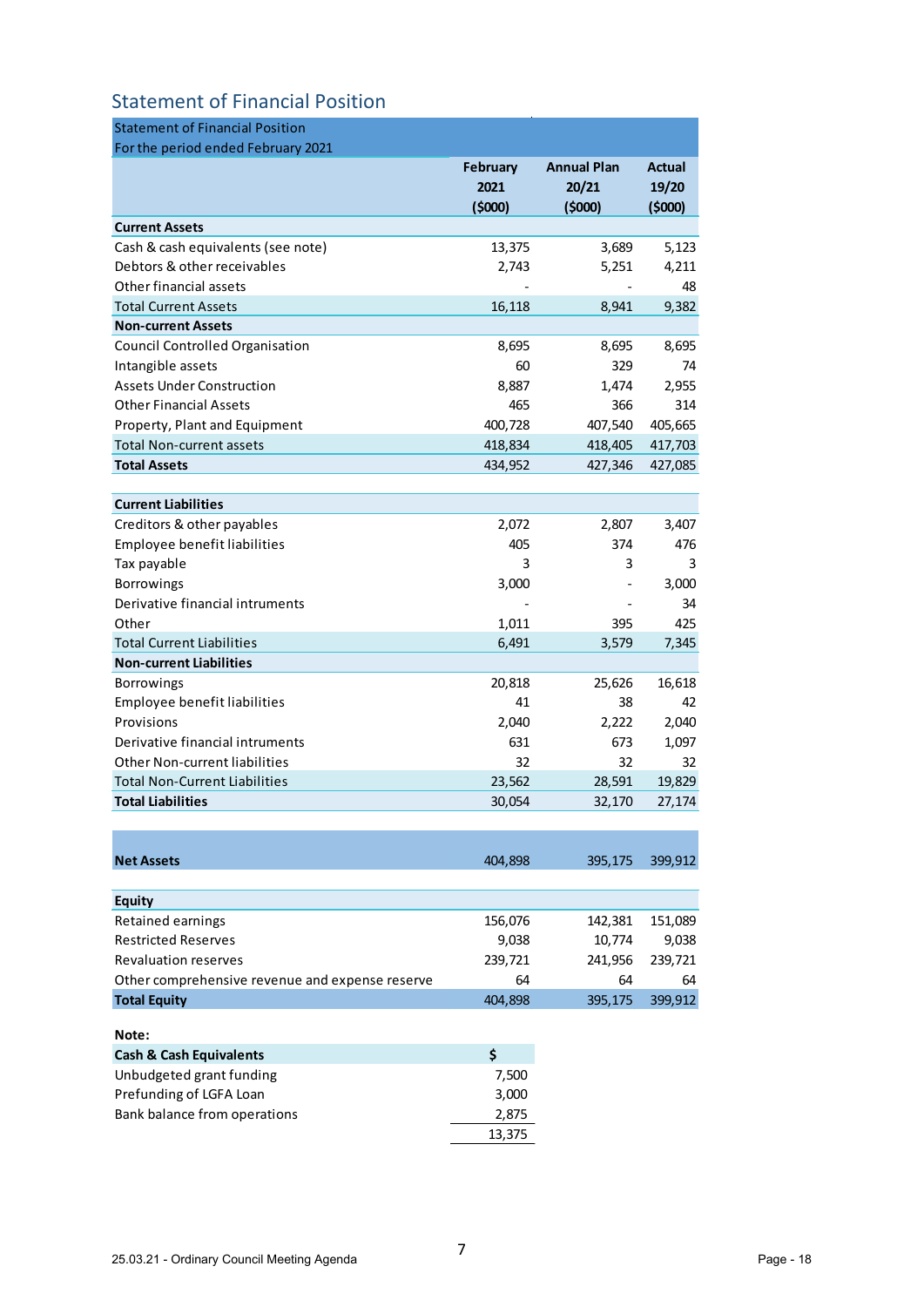### Revenue & Expenditure Graphs

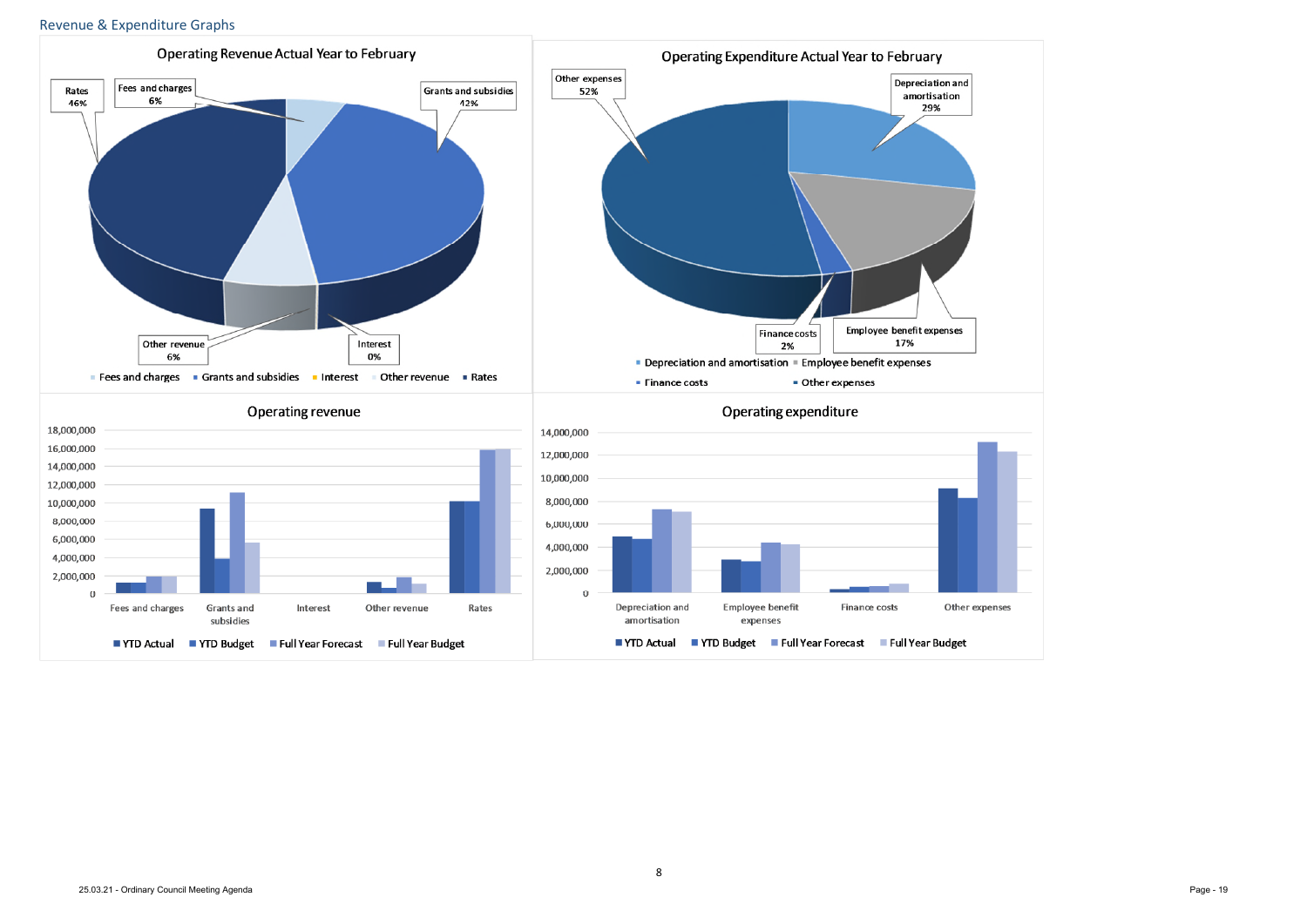## Debtors as at 28 February 2021

| <b>Type</b>              | Over 90 Days | <b>60-90 Days</b>        | <b>30-60 Days</b> | <b>Current</b> | Total $(5)$ |
|--------------------------|--------------|--------------------------|-------------------|----------------|-------------|
| <b>Building Consents</b> | 20,266       | 5,353                    | 16,082            | 19,523         | 61,224      |
| <b>Building Warrants</b> | 1,360        | $\overline{\phantom{a}}$ |                   | 939            | 421         |
| <b>Resource Consents</b> | 26           | $\overline{\phantom{a}}$ | 800               | 4,508          | 3,682       |
| <b>Sundry Debtors</b>    | 17,122       | 88,611                   | 25,650            | 56,426         | 187,810     |
| <b>Grand Total</b>       | 38,774       | 93,964                   | 42,533            | 70,502         | 245,773     |

## Rates Debtors as at 28 February 2021

| <b>Rates Debtors at 31 January 2021</b>        |              | 3,254,772    |
|------------------------------------------------|--------------|--------------|
| Rates instalment                               |              |              |
| Less payments received                         | $-2,354,777$ |              |
| Paid in advance change                         | 181,421      |              |
| Previous years write off's                     | $-7,839$     |              |
| Write off's                                    | $-6,658$     |              |
| <b>Penalties</b>                               | $-1,872$     |              |
| <b>Discounts</b>                               |              |              |
| Court Cost                                     |              |              |
|                                                |              | $-2,189,725$ |
| <b>Total Rates Debtors at 28 February 2021</b> |              | 1,065,048    |
| Arrears included above at 28 February 2021     | 1,065,048    |              |
| Arrears at 28 February 2020                    | 865,432      |              |
| Increase/(decrease) in arrears                 |              | 199,616      |

Note- the increase in rates arrears is a timing lag attributable to the post-pandemic economic environment.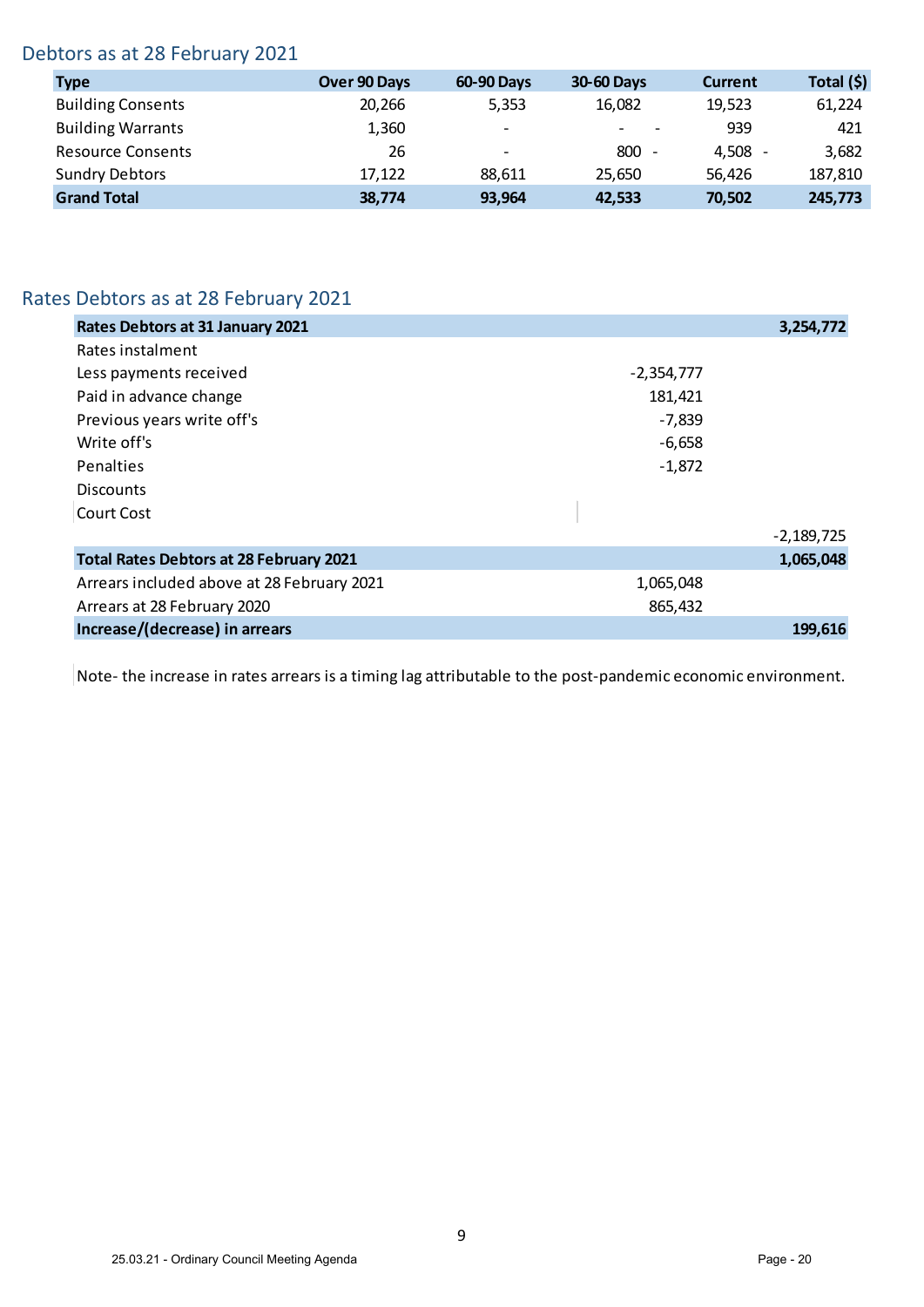

#### Debt Position

Actual debt includes prefunding of \$3m to repay a loan that is due to mature in May 2021 to take advantage of lower interest rates prevailing in the market.

| Debt Position 2020/2021 (\$000)                     |               |               |               |               |                      |               |                                            |        |                                                      |               |                                            |               |               |
|-----------------------------------------------------|---------------|---------------|---------------|---------------|----------------------|---------------|--------------------------------------------|--------|------------------------------------------------------|---------------|--------------------------------------------|---------------|---------------|
|                                                     | <b>Jun-20</b> | <b>Jul-20</b> | <b>Aug-20</b> | <b>Sep-20</b> | <b>Oct-20</b>        | <b>Nov-20</b> | <b>Dec-20</b>                              | Jan-21 | <b>Feb-21</b>                                        | <b>Mar-21</b> | <b>Apr-21</b>                              | $May-21$      | <b>Jun-21</b> |
| <b>Actual Debt Position</b>                         | 19,618        | 19,618        | 19,618        | 19,618        | 20,818               | 23,818        | 23,818                                     | 23,818 | 23,818                                               |               |                                            |               |               |
| <b>Budget</b>                                       | 24,339        | 24,446        | 24,554        | 24,661        | 24,768               | 24,875        | 24,983                                     | 25,090 | 25,197                                               | 25,304        | 25,412                                     | 25,519        | 25,626        |
| Forecast                                            |               |               |               |               |                      |               |                                            |        |                                                      | 23,818        | 23,818                                     | 20,818        | 25,618        |
|                                                     |               |               |               |               |                      |               |                                            |        |                                                      |               |                                            |               |               |
|                                                     |               |               |               |               |                      |               |                                            |        | Monthly Debt Position for 2020 - 2021 Financial Year |               |                                            |               |               |
|                                                     |               |               |               | 25,000        |                      |               |                                            |        |                                                      |               |                                            |               |               |
| Forecast Debt Position for 2020-2021 Financial Year |               |               |               |               |                      |               |                                            |        |                                                      |               |                                            |               |               |
| Forecast as at                                      |               | <b>Jun-21</b> |               |               |                      |               |                                            |        |                                                      |               |                                            |               |               |
| <b>Opening Balance</b>                              |               | 19,618        |               | 20,000        |                      |               |                                            |        |                                                      |               |                                            |               |               |
| Loan funded capex forecast                          |               | 10,200        |               |               |                      |               |                                            |        |                                                      |               |                                            |               |               |
| Forecast repayments 2020-21                         |               | $-4,200$      |               |               |                      |               |                                            |        |                                                      |               |                                            |               |               |
| Forecast balance June 2021                          |               | 25,618        |               |               |                      |               |                                            |        |                                                      |               |                                            |               |               |
|                                                     |               |               |               |               |                      |               |                                            |        |                                                      |               |                                            |               |               |
|                                                     |               |               |               | 15,000        |                      |               |                                            |        |                                                      |               |                                            |               |               |
|                                                     |               |               |               |               |                      |               |                                            |        |                                                      |               |                                            |               |               |
|                                                     |               |               |               |               |                      |               |                                            |        |                                                      |               |                                            |               |               |
|                                                     |               |               |               |               |                      |               |                                            |        |                                                      |               |                                            |               |               |
|                                                     |               |               |               | 10,000        |                      |               |                                            |        |                                                      |               |                                            |               |               |
|                                                     |               |               |               |               |                      |               |                                            |        |                                                      |               |                                            |               |               |
|                                                     |               |               |               |               |                      |               |                                            |        |                                                      |               |                                            |               |               |
|                                                     |               |               |               |               |                      |               |                                            |        |                                                      |               |                                            |               |               |
|                                                     |               |               |               | 5,000         |                      |               |                                            |        |                                                      |               |                                            |               |               |
|                                                     |               |               |               |               | $Jul-20$<br>$Jun-20$ | Aug-20        | Sep-20<br>Oct-20                           | Nov-20 | <b>Dec-20</b><br>$Jan-21$                            | Feb-21 Mar-21 |                                            | Apr-21 May-21 | $Jun-21$      |
|                                                     |               |               |               |               |                      |               |                                            |        |                                                      |               |                                            |               |               |
|                                                     |               |               |               |               |                      |               | Actual to February/Forecast June vs Budget |        |                                                      |               | ■ Actual Debt Position ■ Budget ■ Forecast |               |               |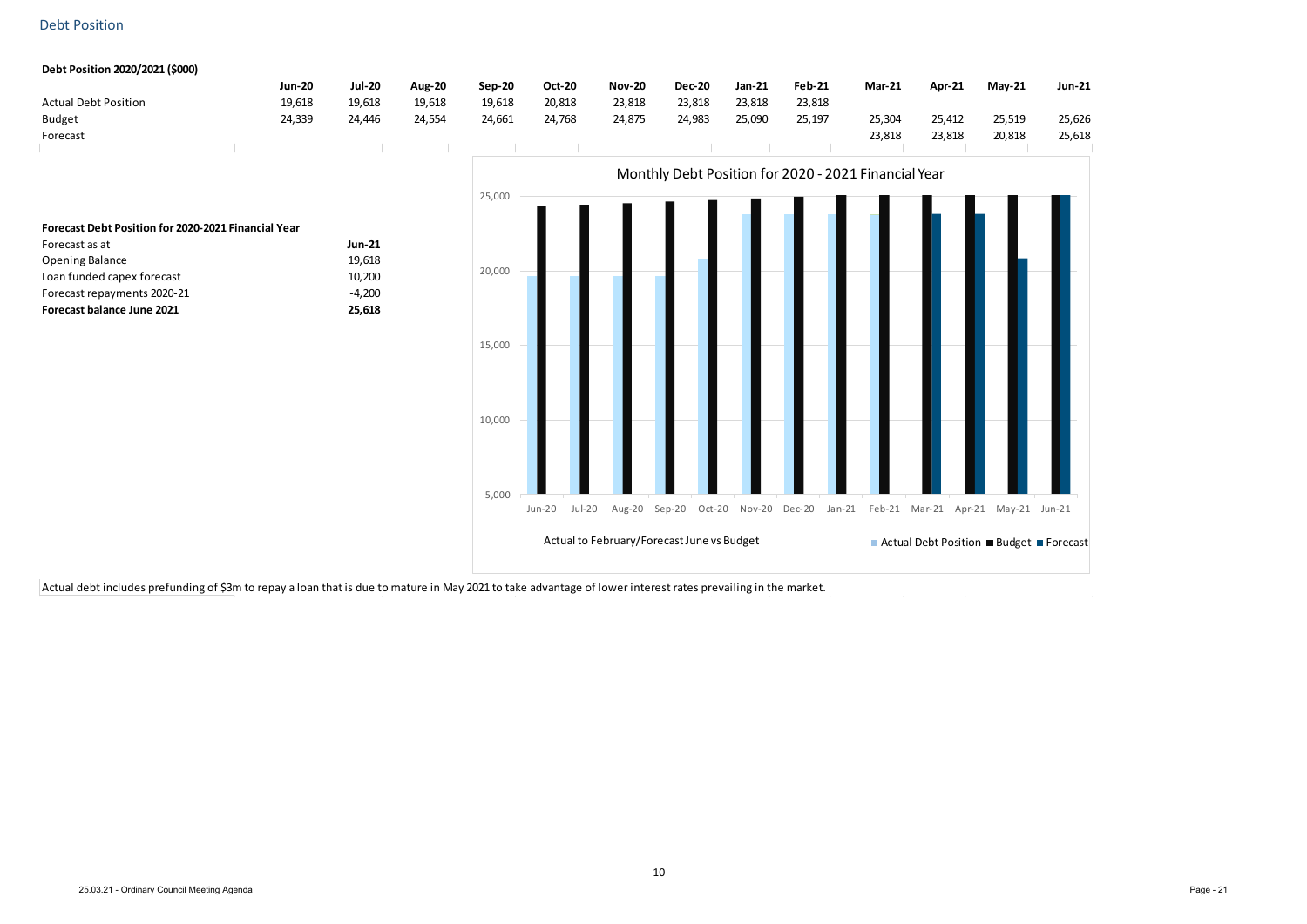## Capital Expenditure

| <b>CAPITAL EXPENDITURE 2020-2021</b>                         |                                                             |           |                                         |                            |                                            |                                                                                                                                                                                                                                                                                                                                                                                                                                                                                                                                                                                                                   |
|--------------------------------------------------------------|-------------------------------------------------------------|-----------|-----------------------------------------|----------------------------|--------------------------------------------|-------------------------------------------------------------------------------------------------------------------------------------------------------------------------------------------------------------------------------------------------------------------------------------------------------------------------------------------------------------------------------------------------------------------------------------------------------------------------------------------------------------------------------------------------------------------------------------------------------------------|
|                                                              | <b>Budgets</b>                                              |           |                                         |                            |                                            |                                                                                                                                                                                                                                                                                                                                                                                                                                                                                                                                                                                                                   |
|                                                              | 2019-2020 Carried Full Year Annual<br><b>Forward Budget</b> | Plan (AP) | <b>YTD Actual</b><br><b>Expenditure</b> | <b>Budget</b><br>Remaining | <b>YTD Spent</b><br>as a % of<br><b>AP</b> | <b>Notes</b>                                                                                                                                                                                                                                                                                                                                                                                                                                                                                                                                                                                                      |
| Leadership                                                   | 51,810                                                      | 371,112   | 135,233                                 | 287,689                    | 32%                                        | Main projects included in this section are Council HQ<br>refurbishment project, Refurbishment of visitor area project,<br>Council HQ generator project, Website development and<br>teleconferencing equipment projects. All the projects are on<br>track except for the refurbishment of the visitor centre area<br>project which is on hold pending further discussions around the<br>location of Council Chambers.                                                                                                                                                                                              |
| Planning &<br><b>Regulatory Services</b>                     |                                                             | 6,000     |                                         | 6,000                      | 0%                                         | This is the Noise meter project - not expecting any delays at<br>this stage as per the project manager.                                                                                                                                                                                                                                                                                                                                                                                                                                                                                                           |
| Leisure Services &<br>Facilities - Park &<br><b>Reserves</b> | 102,278                                                     | 847,710   | 4,291                                   | 945,698                    | 0%                                         | The main projects included in this section are Cass Square<br>development projects (New Toilet, upgrade of playground<br>equipment etc.), Enhancement of WCWT project, Ross and<br>Whataroa playground equipment upgrade projects. The Cass<br>Square new toilets and the pavilion building improvements are<br>now on hold as they are tied to the Masterplan for Cass Square<br>and the race course. Apart from the proposed dog park which is<br>not expected to be completed in this financial year, all projects<br>are on track to be completed.                                                            |
| Leisure Services &<br>Facilities - Other                     | 615,857                                                     | 1,264,895 | 364,392                                 | 1,765,976                  | 19%                                        | Some of the major projects included in this section are<br>Carnegie building project, Civil Defence emergency projects<br>(Containers & Operations centre), Hokitika swimming pool,<br>and Hokitika and Franz Josef revitalization plan projects. The<br>Hokitika swimming pool works will not commence until winter<br>and is not expected to be completed in this financial year.<br>Some minor museum works and the heatpump replacement at<br>the library are all on hold. All other projects with the exception<br>of Jacksons Bay Wharf, are expected to be completed as<br>planned in this financial year. |
| Solid Waste                                                  | 183,523                                                     | 515,000   | 108,726                                 | 589,797                    | 16%                                        | The Butlers intermediate capping project has been postponed<br>to 2022 due to post Covid stimulus funding received to transfer<br>the Fox Landfill waste to Butlers Landfill. The Fox Glacier landfill<br>armouring project has been cancelled also due to the PGF<br>Funded programme. Franz Josef landfill armouring, Haast<br>capping, Hari Hari and Neils Beach landfill are all on hold. The<br>remaining projects have either been completed or are<br>expected to be completed as planned.                                                                                                                 |
| Stormwater                                                   | 1,625,312                                                   | 1,382,240 | 131,795                                 | 2,875,757                  | 4%                                         | The Hokitika stormwater mains replacement and new<br>developments are on hold and the Jollie St extension has been<br>deferred until 2021/22. The design and scope of the<br>Linvingstone St pump upgrade is in progress but this project is<br>not likely to be completed in this finacial year. All other<br>projects are on track for competion as planned.                                                                                                                                                                                                                                                    |